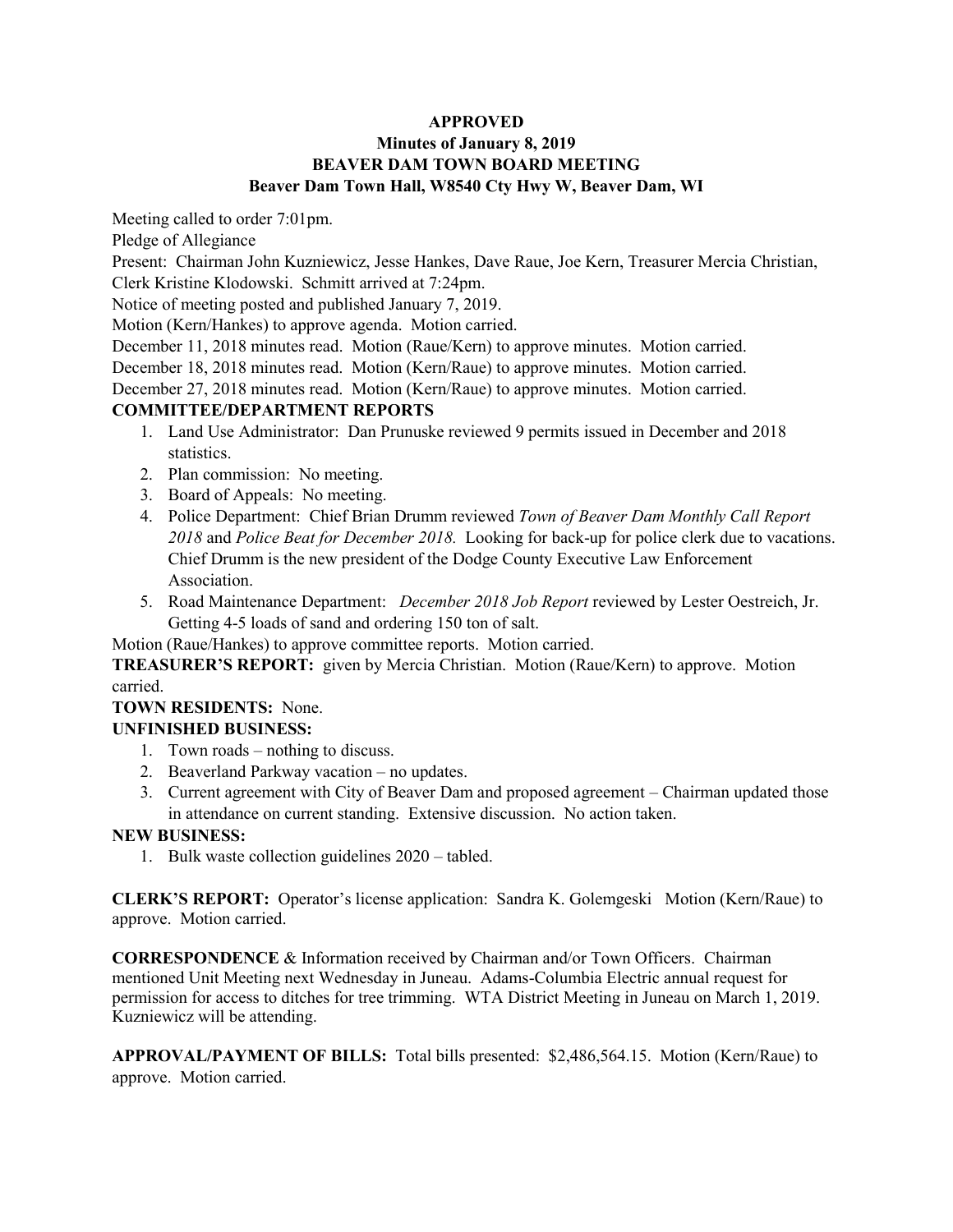Motion (Raue/Kern) to adjourn pm. Motion carried.

Beaver Dam Town Board Meeting Tuesday, February 12, 2019 at 7:00pm

Respectfully Submitted,

Kristine Klodowski, WCMC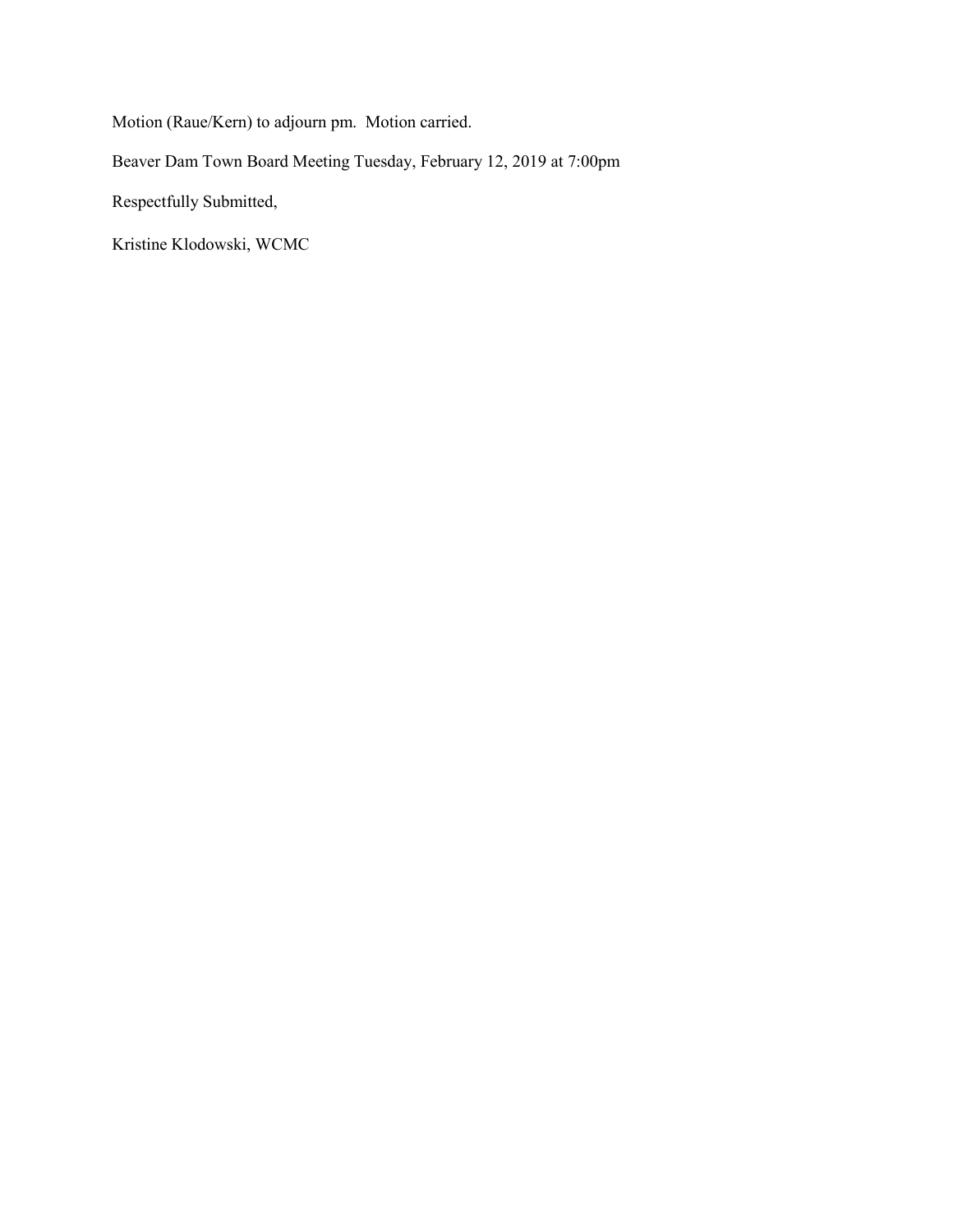#### **APPROVED Minutes of February 12, 2019 BEAVER DAM TOWN BOARD MEETING Beaver Dam Town Hall, W8540 Cty Hwy W, Beaver Dam, WI**

Meeting called to order 7:02pm.

Pledge of Allegiance

Present: Chairman John Kuzniewicz, Jesse Hankes, Dave Raue, Treasurer Mercia Christian, Clerk Kristine Klodowski, Absent: Jeff Schmitt and Joe Kern, both excused

Notice of meeting posted February 11, 2019, published February 11, 2019 .

Motion (Raue/Hankes) to approve agenda. Motion carried.

Chairman opened public hearing on application of Class B Combination License by TJ's on the Lake,

L.L.C. Jeff Rhinehardt present, current owner, and Juan Guerrero present, owner to be. Chairman closed the public hearing. Motion (Raue/Hankes) to approve. Motion carried.

January 8, 2019 minutes read. Motion (Raue/Hankes) to approve minutes. Motion carried.

#### **COMMITTEE/DEPARTMENT REPORTS**

- 1. Land Use Administrator: Dan Prunuske reviewed permits issued for January 2019. Mentioned report of columns on Hubert Drive which will be looked at.
- 2. Plan commission: granted conditional use permit to Lois Cramer for grandson to repair motor vehicles out at Crystal Creek Dairy property.
- 3. Board of Appeals: No meeting.
- 4. Police Department: Chief Brian Drumm reviewed *Town of Beaver Dam Monthly Call Report 2019* and *Police Beat for Janaury 2019.* Some agencies have a standing mutual aid agreement. City of Beaver Dam Police Chief John Kreuziger spoke with Town of Beaver Dam Police Chief Brian Drumm about establishing a standing mutual aid agreement and City of Beaver Dam attorney, Mary Ann Schacht, is preparing a document.
- 5. Road Maintenance Department: *January Job Report*, prepared by Lester Oestreich, Jr., was distributed. Due to the snow storm, Oestreich was not at the meeting and the Clerk presented information on his behalf regarding a new Western Star that is available through I State Truck Center and information on a shoulder repair unit.

Motion (Raue/Hankes) to approve committee reports. Motion carried.

**TREASURER'S REPORT:** given by Mercia Christian. Motion (Hankes/Raue) to approve. Motion carried.

**TOWN RESIDENTS:** Resident Richie Piltz inquired about ordinance permitting plowing across the road.

Jeff Rhinehart present to surrender license for JJR Jumper's to Juan Guerrero, TJ's on the Lake, LLC. Motion (Raue/Hankes) to approve license transfer following the land contract stipulation for license to stay with property should land contract be breached. Motion carried.

### **UNFINISHED BUSINESS:**

- **1.** Town roads no items.
- **2.** Beaverland Parkway Vacation no update.
- **3.** Agreement with the City of Beaver Dam and new agreement proposed by the City of Beaver Dam. Chairman Kuzniewicz read through two separate Intergovernmental Agreements. Chairman has corrections for the Town Attorney to make. Chairman told City representatives that the Town Board will hold a special meeting and have everything wrapped up prior to the City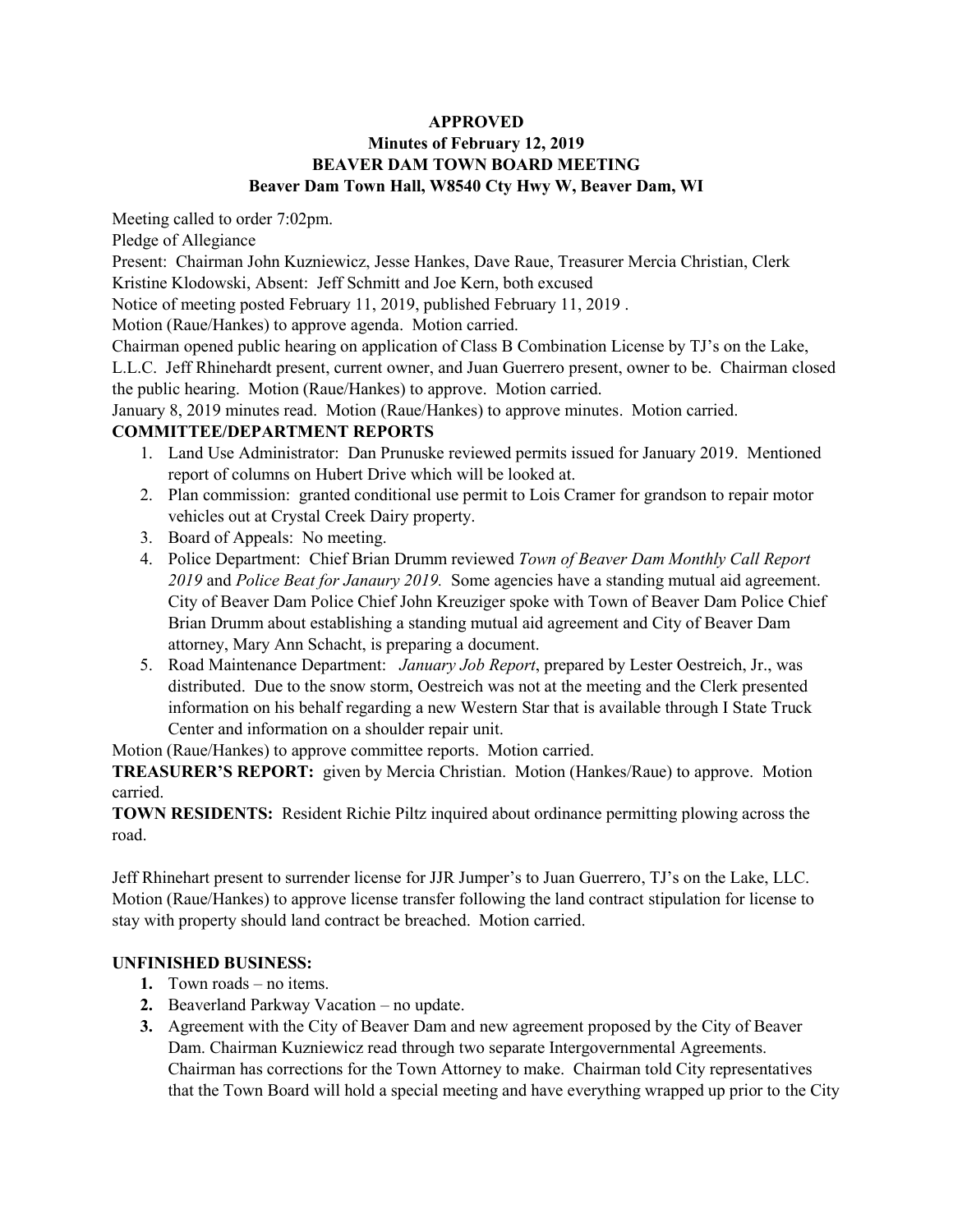of Beaver Dam's meeting the first Monday of March. City of Beaver Dam Mayor, Rebecca Glewen, asked to have a copy delivered by February 27, 2019. No action taken.

**NEW BUSINESS: None**

### **CLERK'S REPORT:**

**CORRESPONDENCE** & Information received by Chairman and/or Town Officers: Chairman noted fire meeting this Thursday at 7:30pm at City Hall, District Meeting, Friday, March 1<sup>st</sup> in Juneau. Chairman received correspondence from Dodge County Land and Water Conservation Department regarding letters that will be mailed to all Town of Beaver Dam residents about the opportunity to participated in Dodge County's well testing program.

**PAYMENT OF BILLS:** Total bills presented: \$1,309,967.15. Motion (Raue/Hankes) to approve. Motion carried.

Motion (Raue/Kuzniewicz) to adjourn 8:28pm. Motion carried.

Beaver Dam Town Board Meeting Tuesday, March 12 at 7:00pm

Respectfully Submitted,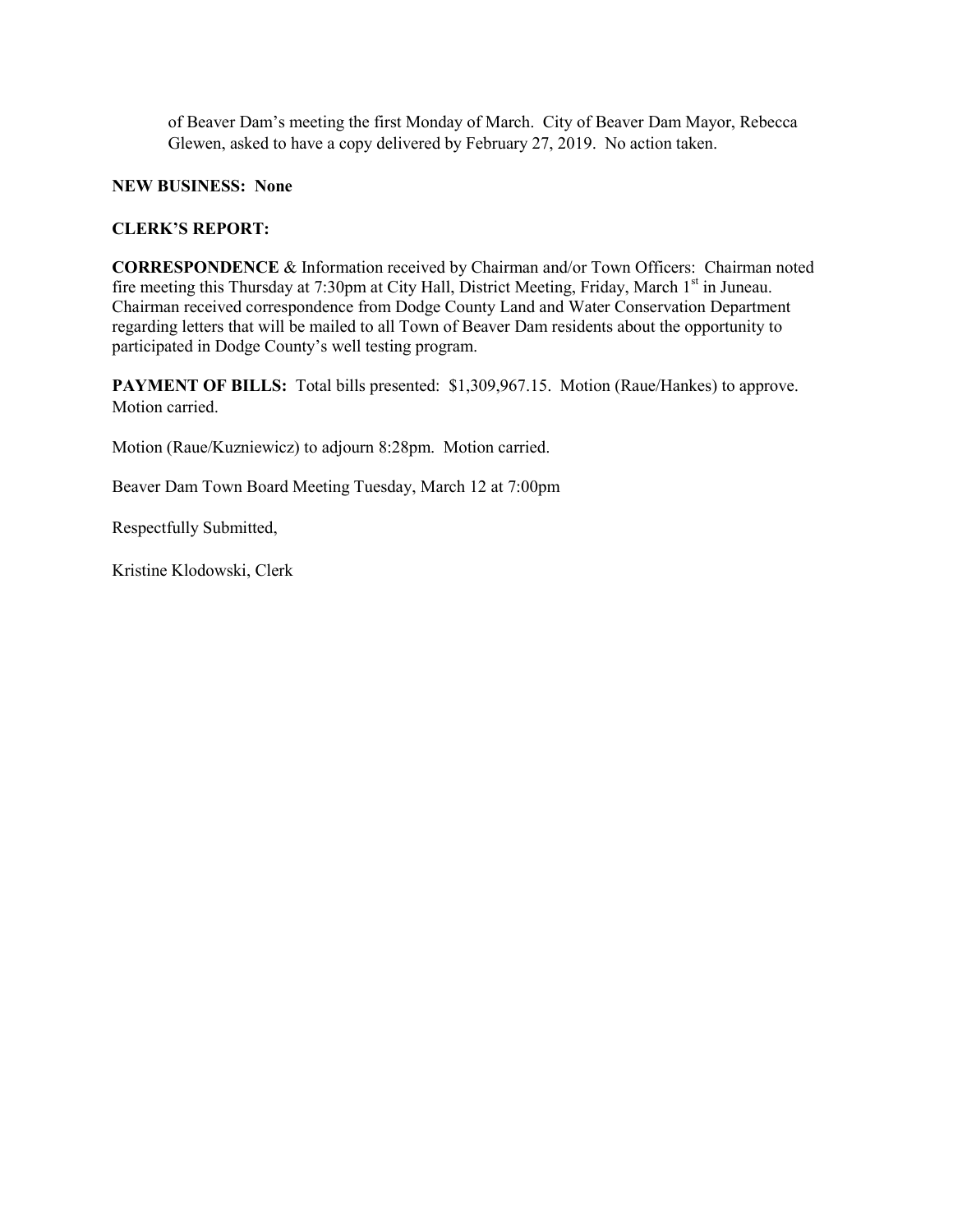#### **APPROVED Minutes of March 5, 2019 BEAVER DAM TOWN BOARD SPECIAL MEETING Beaver Dam Town Hall, W8540 Cty Hwy W, Beaver Dam, WI**

Pledge of Allegiance Meeting called to order 7:04pm. Present: Chairman John Kuzniewicz, Jesse Hankes, Dave Raue, Jeff Schmitt, Joe Kern, Clerk Kristine Klodowski. Notice of meeting posted March 4, 2019.

**Agreement with the City of Beaver Dam and new agreement proposed by the City of Beaver Dam. Chairman:** Chairman opened the meeting with a review off the prepared and proposed agreement. Many residents present. Mike Brucksford, Dewayne Kuenzi, Wayne Seigfried, Bob Schumacher, Tom Schwarts, Mike Daane, and Jerry Michael all participate in discussion with questions and concerns including who will have jurisdiction of the road, will sidewalk and widening of the road be part of the City having responsibility for the road, increased traffic, lack of disregard by Navis Excavating and Dodge Concrete by using roadway, stop and go lights, turn lanes, Town to get as much as possible (under the guidance of the Town attorney) in writing based on the past performance of the City in their agreements with the Town, sidewalk on south side and road made to DOT standards.

Board modified the draft for presentation at the next regular meeting on Tuesday, March 12, 2019 at 7:00pm.

Motion (Schmitt/Kern) to adjourn 9:03pm. Motion carried.

Respectfully Submitted,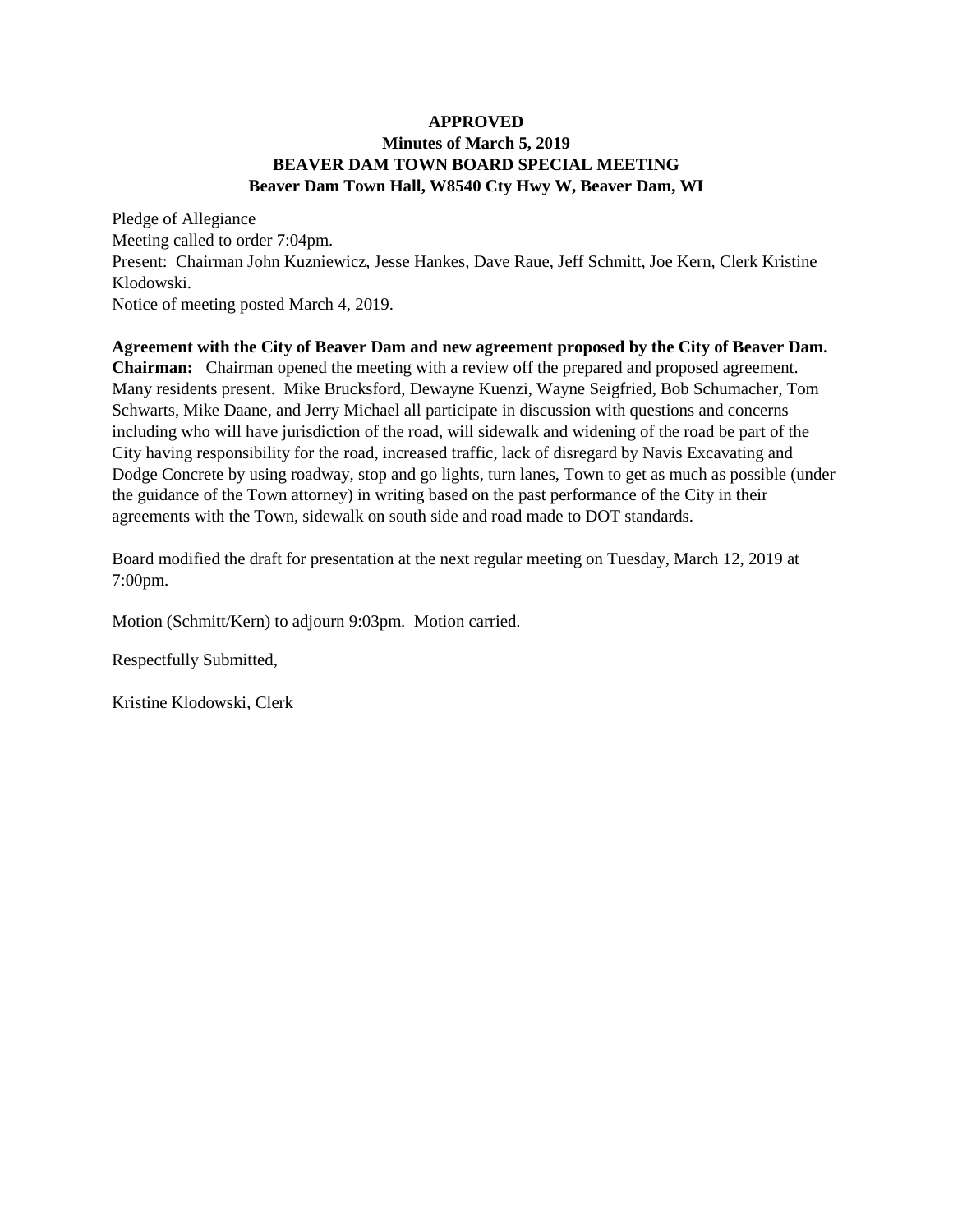### **UNAPPROVED Minutes of March 12, 2019 BEAVER DAM TOWN BOARD MEETING Beaver Dam Town Hall, W8540 Cty Hwy W, Beaver Dam, WI**

Meeting called to order 7:03pm.

Pledge of Allegiance

Present: Chairman John Kuzniewicz, Jesse Hankes, Dave Raue, Joe Kern, Treasurer Mercia Christian, Clerk Kristine Klodowski. Jeff Schmitt arrived at 7:19pm.

Notice of meeting posted March 7, 2019, published March 11, 2019.

Motion (Kern/Raue) to approve agenda. Motion carried.

February 12, 2019 minutes read. Motion (Raue/Hankes) to approve minutes. Motion carried.

February 26, 2019 minutes read. Motion (Raue/Hankes) to approve minutes. Motion carried.

March 5, 2019 minutes read. Motion (Raue/Kern) to approve minutes. Motion carried.

### **COMMITTEE/DEPARTMENT REPORTS**

- **1.** Land Use Administrator: Dan Prunuske reviewed permits issued in February 2019 and fees generated.
- **2.** Plan commission: Granted approval of a site plan for some more mini-storages out at the race track.
- **3.** Board of Appeals: No meeting.
- **4.** Police Department: Chief Brian Drumm reviewed *Town of Beaver Dam Monthly Call Report 2019* and *Police Beat for February 2019.* City of Beaver Dam attorney Mary Ann Schacht wants to work on current intergovernmental agreement proposed between the City and Town, prior to starting the standing mutual aid agreement. Chief Drumm proposed installation of a monitor to view the camera footage prior to departing the building, especially in the evening, at a cost of \$228. Town email is now being hosted on a private server and wanted to make the Board aware. Prunuske expressed concerns for current website hosting and suggests buying domain name, renting server space, and handling website. Chairman asked Dan Prunuske to further look in to for recommendations.
- **5.** Road Maintenance Department: *February 2019 Job Report* distributed by Lester Oestreich, Jr. Truck #2 has no power, overheats, transmission, radiator reservoir has a hole. Requested permission to contract with Mark Bobholz for shouldering out on N Crystal Lake Road, Edwin Lane needing gravel pulled back, ditching on Thompson Road by Earl Voigt's place. No recommendation or action taken. Les will have road report prepared by April meeting.

Motion (Raue/Hankes) to approve committee reports. Motion carried.

**TREASURER'S REPORT:** given by Mercia Christian. Motion (Raue/Kern) to approve. Motion carried.

**TOWN RESIDENTS:** Earl Voigt wondering about condominium mailboxes on Thompson road that were to be required on Patriot Way. Chairman told Voigt it will be looked in to.

# **UNFINISHED BUSINESS:**

- **1. Town Roads**  will schedule road inspection day/time at next regular meeting. Kuzniewicz reminded Board of bulk dumpster collection the second Saturday in April. Clerk stated Board members should be "clocking in" when working at bulk dumpster days for liability reasons.
- 2. **Beaverland Parkway vacation**  Clerk followed up with DOT giving the option to take over jurisdiction and maintenance. DOT indicated their position has not changed and they object to the vacation. Schmitt recommends Neuman Pools, Inc. talk to attorney regarding vacation and easement agreement with all three property owners. Motion (Schmitt/Kern) to request Neuman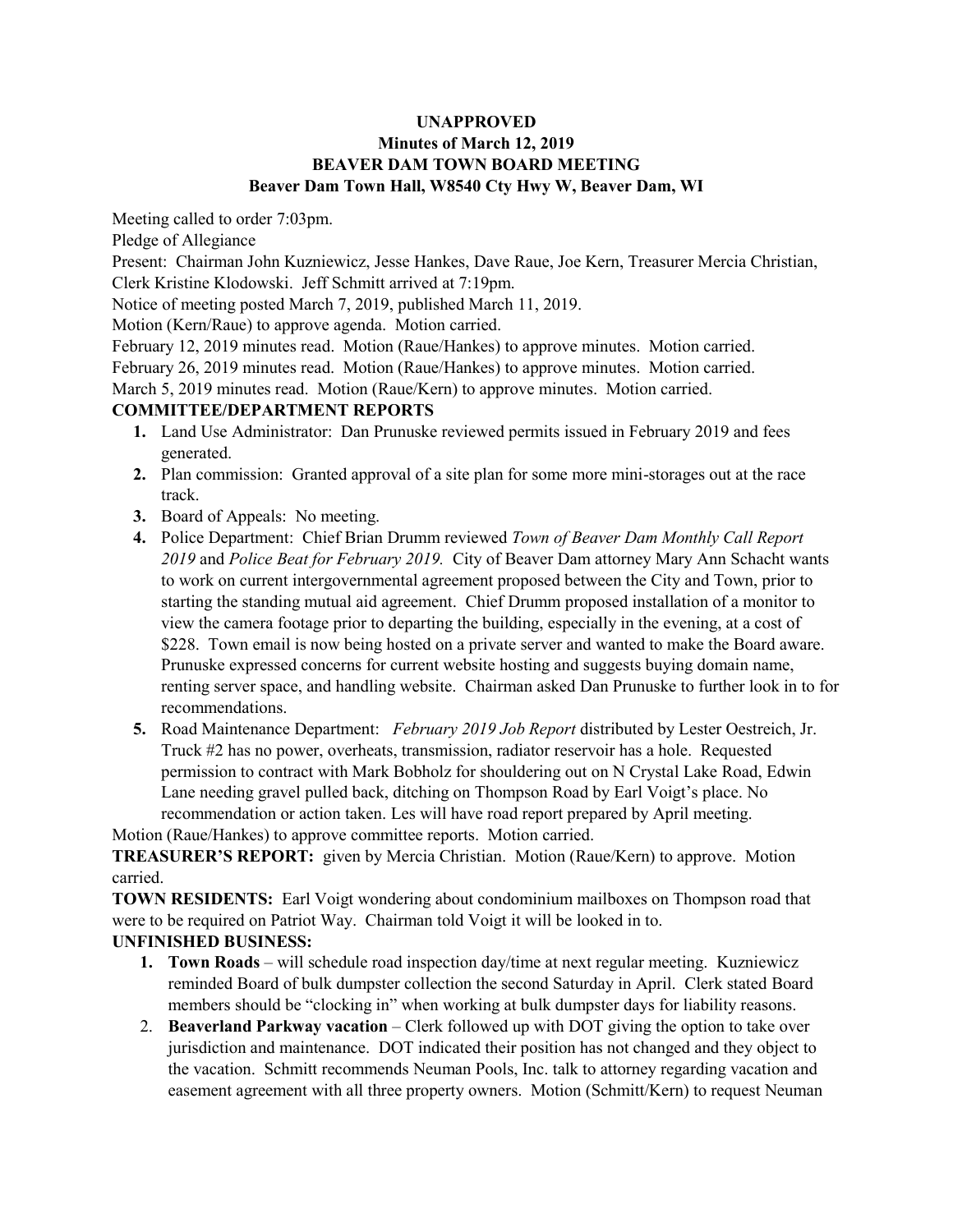Pools, Inc. produce a petition to the Town of Beaver Dam to vacate Beaverland Parkway. Motion carried.

**3. Agreement with the City of Beaver Dam and review the new agreement proposed by the City of Beaver Dam** – Chairman distributed the updated proposal to the Board for their review. Discussion. Motion (Kern/Raue) to approve the *Intergovernmental Agreement Between City of Beaver Dam and Town of Beaver Dam Regarding the Area of Wodland Drive and Elser's Woods*. Motion carried.

Motion (Schmitt/Raue) to approve the *Interngovernmental Agrement Between City of Beaver Dam and Town of Beaver Dam Regarding Areas Outside the Area of Woodland Drive and Elser's Woods*. Motion carried**.** 

## **NEW BUSINESS:**

1. **Wisconsin Administrative Code change commercial electrical inspections** – Two options, regarding the upcoming change in State law that will affect commercial electrical work being performed in all Wisconsin municipalities effective January 1, 2020, continue to allow General Engineering Company to serve the Town by performing the commercial electrical inspections OR allow the State, through a bidding process, to determine the fees and assign an inspection agency to the Town. LUA Prunuske recommends GEC do the electrical inspections and have them take a look at our codes and what we need to do to be kosher. Discussion. Prunuske will contact GEC.

**CLERK'S REPORT:** Operator's license applications: Samantha Lenz, Cayla D. Benjamin. Motion (Kern/Raue) to approve pending completion of successful background check. Clerk let Board know Quickbooks needs to be updated prior to May 2019.

**CORRESPONDENCE** & Information received by Chairman and/or Town Officers – Chairman received letter from State of Wisconsin stating the State did not receive quotes from Union Pacific for safety traffic signals for Center Road and North Crystal Lake Road.

**PAYMENT OF BILLS:** Total bills presented: \$52,196.33. Motion (Kern/Schmitt) to approve. Motion carried.

Motion (Raue/Schmitt) to adjourn 8:50pm. Motion carried.

Beaver Dam Town Board Meeting Tuesday, April 9 at 7:00pm

Respectfully Submitted,

Kristine Klodowski, WCMC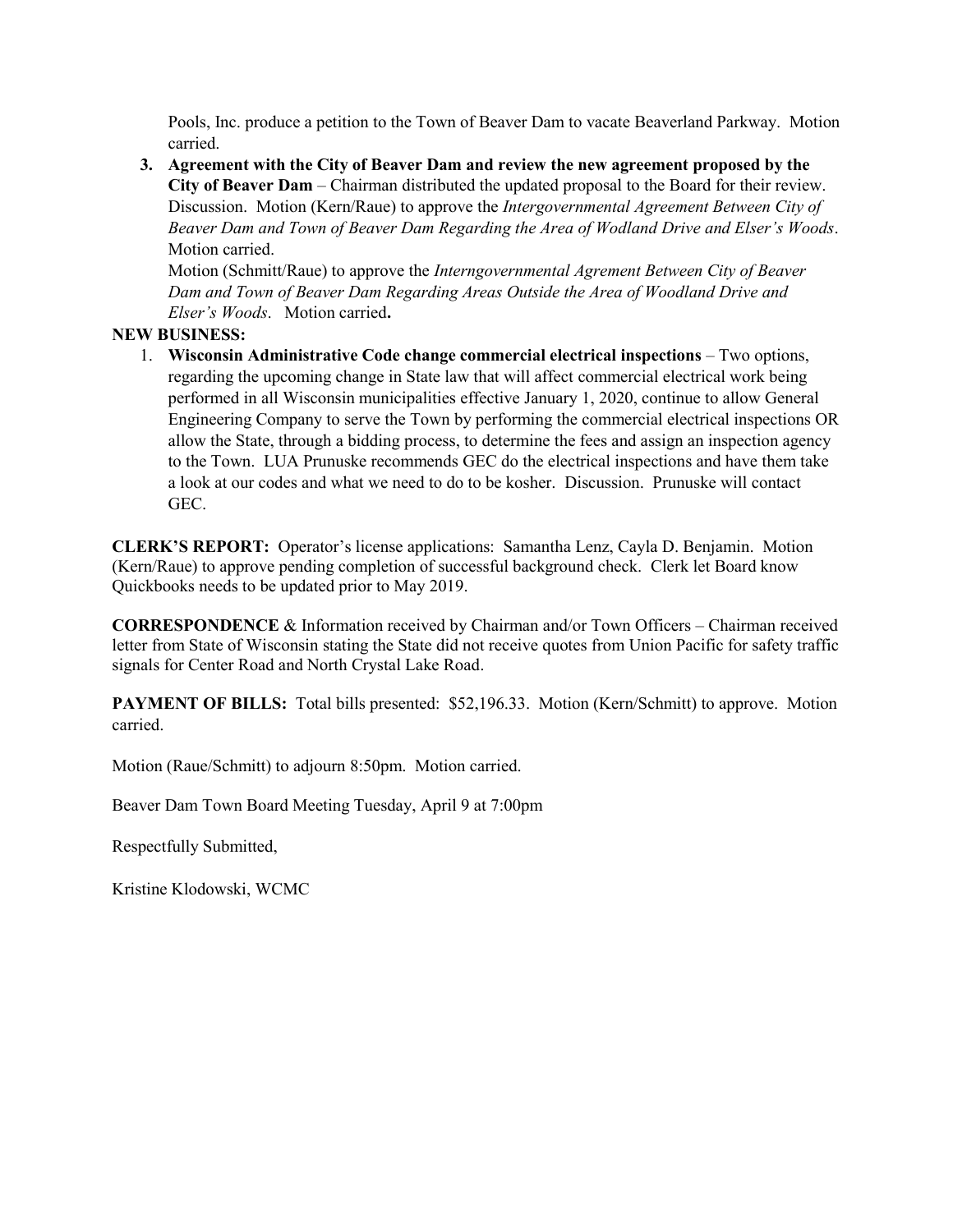### **UNAPPROVED Minutes of April 9, 2019 BEAVER DAM TOWN BOARD MEETING Beaver Dam Town Hall, W8540 Cty Hwy W, Beaver Dam, WI**

Meeting called to order 7:01pm.

Pledge of Allegiance

Present: Chairman John Kuzniewicz, Jesse Hankes, Jeff Schmitt, Dave Raue, Joe Kern, Treasurer Mercia Christian, Clerk Kristine Klodowski

Notice of meeting posted April 4, 2019, published April 8, 2019, amended notice posted April 8, 2019. Motion (Raue/Kern) to approve agenda. Motion carried.

March 12, 2019 minutes read. Motion (Raue/Hankes) to approve minutes with the correction of Unfinished Business, Item 3 to read "…and review the new agreement proposed by the Town of Beaver Dam." Motion carried.

## **COMMITTEE/DEPARTMENT REPORTS**

- 1. Land Use Administrator: Dan Prunuske reviewed permits issued in March of 2019. Prunuske distributed map to board members. Property owner requested access for parcel 2023-051 off of Sunset on an undeveloped platted roadway. Discussion. Received complaint of junk, debris and condition of house on Gossfeld Lane. Clerk received complaint regarding Hiley property on Sunset. Still have issues with property on Hwy. S and Center Road. Will place on agenda for May 2019.
- 2. Plan commission: No meeting.
- 3. Board of Appeals: No meeting.
- 4. Police Department: Chief Brian Drumm reviewed *Town of Beaver Dam Monthly Call Report 2019* and *Police Beat for March 2019.* Chief would like to receive resident complaints via email for documentation purposes.
- 5. Road Maintenance Department: Lester Oestreich, Jr. reviewed the *March 2019 Job Report* and his prepared road report and roads, issues, and equipment needed. Oestreich asked again about having the Town contract with Mark Bobholz for shouldering out on N Crystal Lake Rd, pulling gravel back on Edwin Lane, and ditching on Thompson Road. Chairman asked Oestreich to present estimate.

Motion (Raue/Hankes) to approve committee reports. Motion carried.

**TREASURER'S REPORT:** given by Mercia Christian. Motion (Schmitt/Raue) to approve. Motion carried.

### **TOWN RESIDENTS:** Nothing brought forth.

### **UNFINISHED BUSINESS**:

- 1. Town roads road report meeting scheduled for following the Annual Meeting that will be held Tuesday, April 16, 2019 7:00pm.
- 2. Agreement with the City of Beaver Dam and review the new agreement proposed by the City of Beaver Dam – no reply from City.
- 3. Wisconsin Administrative Code change commercial electrical inspections Prunuske still investigating. Tabled until May.

# **NEW BUSINESS:**

1. New truck – Chairman reviewed interest rate through BCPL State Trust Fund Loan Program and what the costs would be to taxpayers for a 3 year note on a new truck. Chairman asked Oestreich to get some pricing.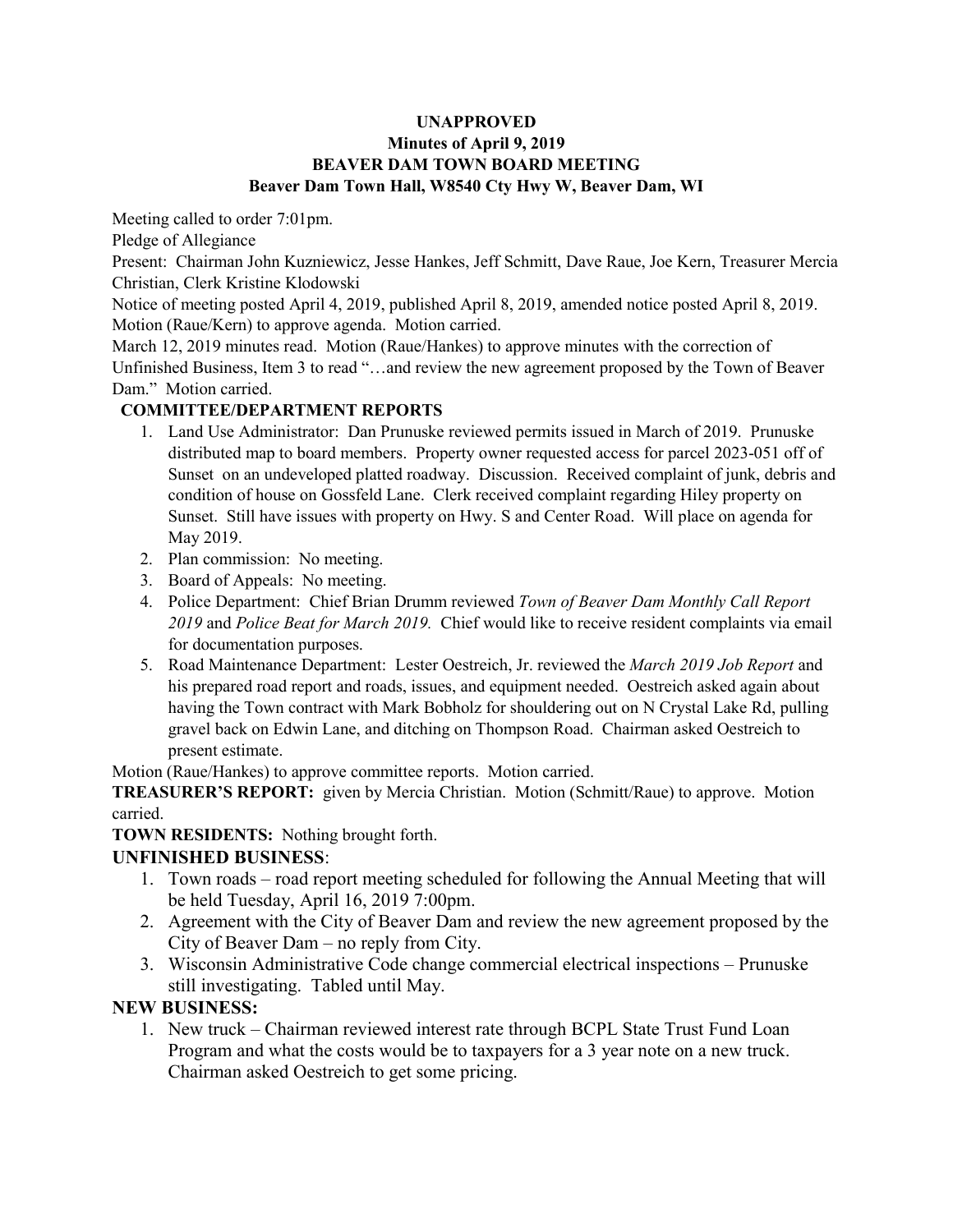- 2. N5923 S Crystal Lake Road driveway Chris Janusz, previous property owner, requested to be placed on the agenda. Not present for meeting. Board maintains previous decision of December 9, 2014: "…by February 10, 2015, Mr. and Mrs. Christopher Janusz hire a licensed, traffic safety engineer to do a safety study to prove the safest driveway placement for the motoring public, or move the driveway to the original location."
- 3. Items in ROW Beier Hill: Steiner's columns not yet removed; Heritage Hills: cul-desac in road right of way with fence and mailboxes; Hubert Drive: end of blacktop, 2 pillars at end of driveway.
- 4. Letter of Intent Matt Roth, land division Raceway Road, PIN 004-1114-0331-000 will go before Plan Commission.
- 5. Letter of Intent Tony Roedl, land division County Road B, PIN 004-1214-2621-002 will go before Plan Commission.
- 6. Notice of Amendments to the Dodge County Shoreland Protection Ordinance Chairman chose not to take action on.

## **CLERK'S REPORT: None.**

**CORRESPONDENCE** & Information received by Chairman and/or Town Officers. Bulk Dumpster Day, Saturday, April 13, 2019 8:00am-12:00pm.

**PAYMENT OF BILLS:** Total bills presented: \$42,409.61. Motion (Raue/Kern) to approve. Motion carried.

Motion (Raue/Schmitt) to adjourn 8:19pm. Motion carried.

Annual Elector Meeting Tuesday, April 16, 2019 Beaver Dam Town Board Meeting Tuesday, May 14, 2019 at 7:00pm

Respectfully Submitted,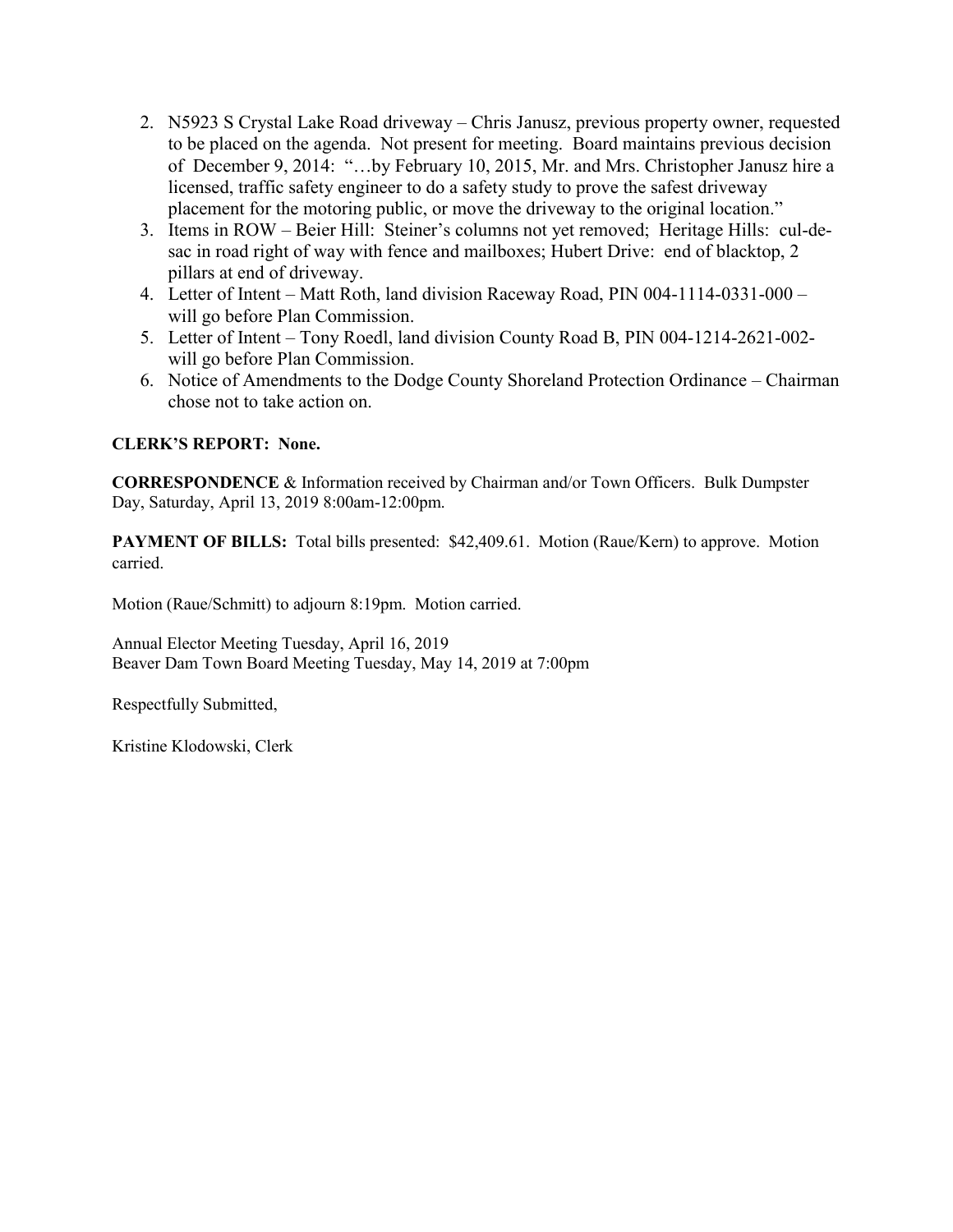# **APPROVED Minutes of April 16, 2019 ANNUAL ELECTOR MEETING Beaver Dam Town Hall, W8540 Cty Hwy W, Beaver Dam, WI**

Meeting called to order 7:03PM.

Pledge of Allegiance

Present: John Kuzniewicz, Earl Voigt, Dave Raue, Mark Bobholz, Robert Tietz, Del Guenther, Dan Prunuske, Joe Kern, Jeff Schmitt, Abby Klodowski. Non Resident: Mercia Christian.

Notice of meeting posted April 8, 2019 and published April 15, 2019.

Minutes of April 17, 2018 Elector meeting were read. Motion (Prunuske/Voigt ) to accept the minutes as read. Motion carried.

2018 Town of Beaver Dam Financial Statement presented. Kuzniewicz addresses that residents do not pay garbage fees but use dumpster day. Addressed another town charging for taking electronics as recyclables. Prunuske addresses how much Town has budgeted for roads and what the board is going to do with it. Kuzniewicz addresses 28,000 surplus applied to equipment fund, looking at buying new truck.

Motion (Voigt/Raue ) to approve 2018 Financial Report presented. Motion carried.

Motion (Prunuske/Voigt ) to hire Town officers as employees of the Town at the going rate for worked employed at. Motion carried.

Deputy Clerk Abby Klodowski administered the Oaths of Office to John Kuzniewicz for Town of Beaver Dam Chairperson, Jeffrey Schmitt as Town of Beaver Dam Supervisor 2, Joe Kern as Town of Beaver Dam Supervisor 4.

Motion (Raue/Prunuske) to adjourn 7:28pm. Motion carried.

Respectfully Submitted, Abby Klodowski, Deputy Clerk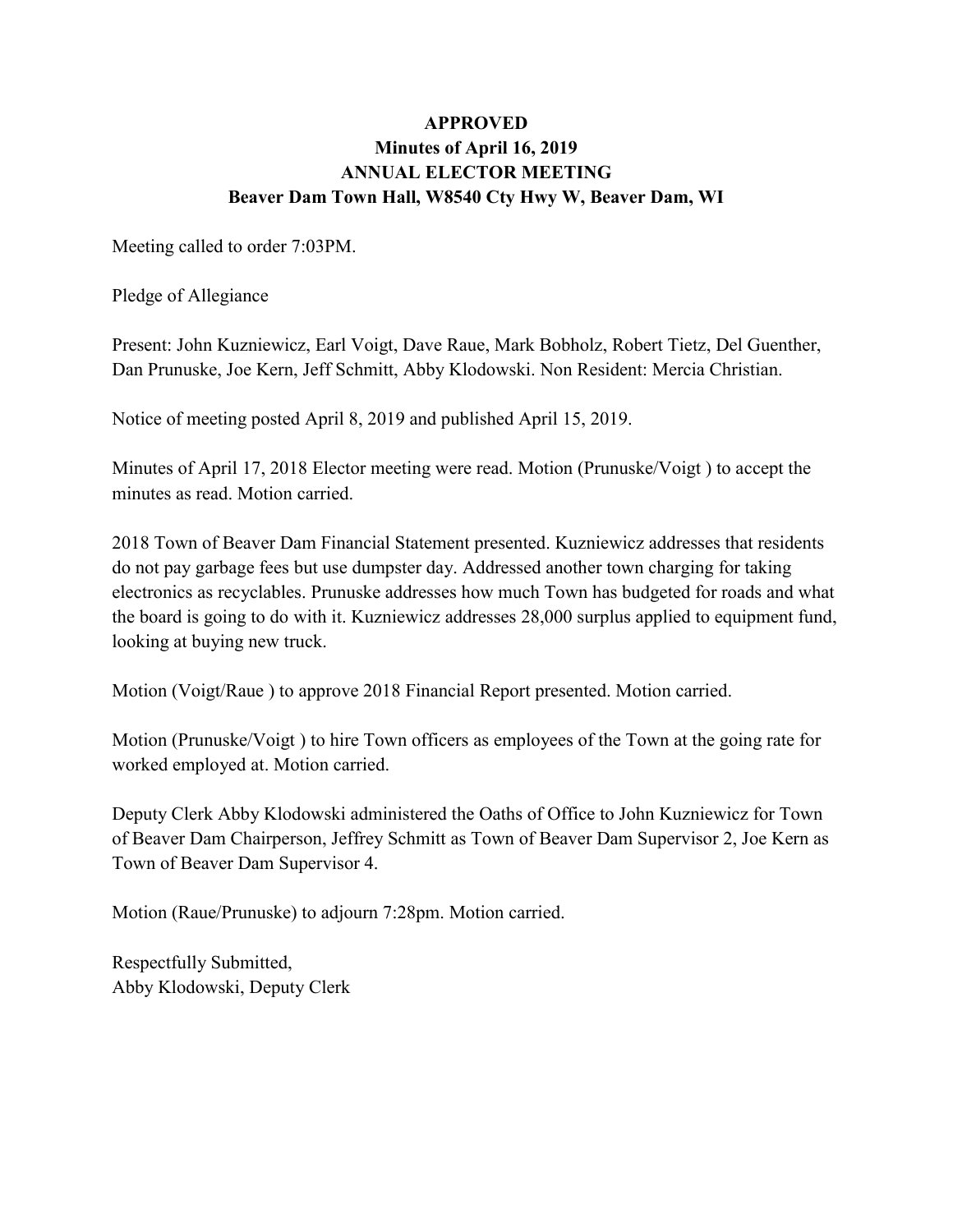### **APPROVED**

### **Minutes of May 14, 2019 BEAVER DAM TOWN BOARD MEETING Beaver Dam Town Hall, W8540 Cty Hwy W, Beaver Dam, WI**

Meeting called to order 7:02pm.

Pledge of Allegiance

Present: Chairman John Kuzniewicz, Jesse Hankes, Dave Raue, Treasurer Mercia Christian, Clerk Kristine Klodowski. Joe Kern arrived at 7:10pm. Jeff Schmitt arrived at 7:34pm.

Notice of meeting posted May 9, 2019, published May 13, 2019, amended notice posted May 13, 2019. Motion (Raue/Hankes) to approve agenda. Motion carried.

April 9, 2019 minutes read. Motion (Raue/Hankes) to approve minutes. Motion carried.

April 26, 2019 minutes read. Motion (Raue/Hankes) to approve minutes. Motion carried.

### **COMMITTEE/DEPARTMENT REPORTS**

- 1. Land Use Administrator: Dan Prunuske reviewed permits issued last month.
- 2. Plan commission: Recommended amendment to Comprehensive Plan for west 240' of Lot 2 CSM 5172 Parcel 004-1214-2621-002 from industrial to single family residential. Recommended subsequent rezoning of same parcel from industrial to single family residential and approved letter of intent for certified survey. Approved application of Herbert Lehner, Jr. for a conditional use permit for farm consolidation on Jackson Road. Approved letter of intent for same parcel. Approved letter of intent for Voigt Family Trust to create a parcel on Thompson Road. South Sunset Point Road, culverts at Buck Hiley's are half full of water. Pillars on Thompson Road are not in ROW, pillars on Shaw Hill Road are not in ROW, columns on Hubert have been moved, Hillendale pillars are back on ROW line. Chairman pointed out residents would have applied for variance for those items in the setback. Received complaint from resident on Tradewinds Circle about water in the ditch not draining.
- 3. Board of Appeals: No meeting.
- 4. Police Department: Chief Brian Drumm reviewed *Town of Beaver Dam Monthly Call Report* and *Police Beat for April 2019.*
- 5. Road Maintenance Department: Lester Oestreich, Jr. reviewed the *April 2019 Job Report.* Estimate from Mark Bobholz for repair ditch ruts in Crystal Ridge Subdivision, clean ditch at N6837 Thompson Road in the amount off \$585. Board decided to proceed. Les gave notice that this will be his last year. Will stick around through winter, but Board needs to find someone to fill the position.

Motion (Raue/Kern) to approve committee reports. Motion carried.

**TREASURER'S REPORT:** given by Mercia Christian. Motion (Raue/Hankes) to approve. Motion carried.

**TOWN RESIDENTS:** Nothing brought forth.

### **UNFINISHED BUSINESS:**

- **1. Town roads**  Schmitt was to gather some information; however, not present for meeting.
- **2. Intergovernmental Agreement with the City of Beaver Dam**  Chairman reviewed revised Intergovernmental Agreement back from the City. Town will be delivering another revision in the next 1-2 weeks. Town is adamant to have a second access. Kern reiterated the strong emphasis on safety. Chairman informed Ritchie Piltz, City of Beaver Dam, that the Town would like the City to pay for their portion of redoing Center Road in 2019.
- **3.** Wisconsin Administrative Code change commercial electrical inspections will table until June.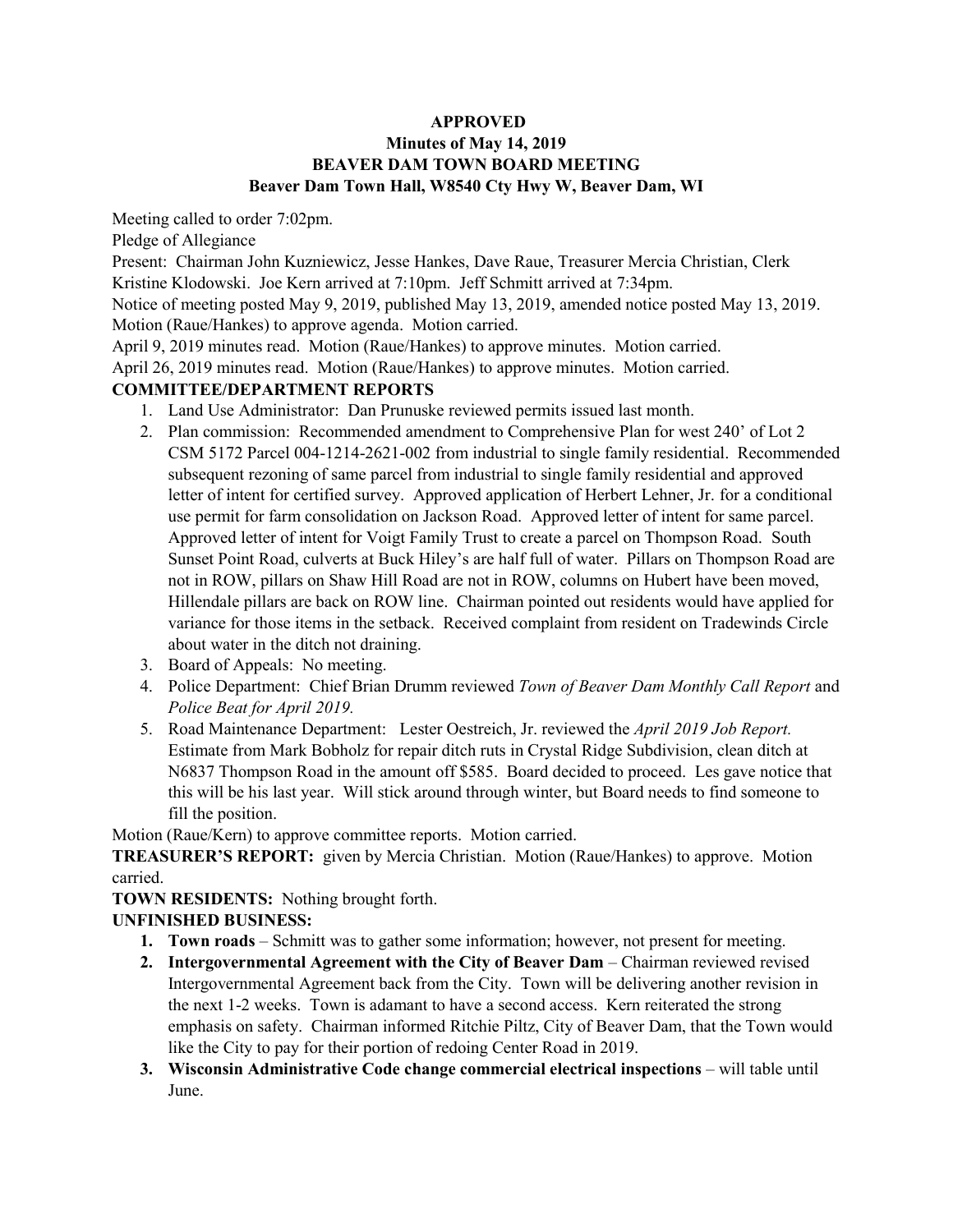- **4. New truck**  John Kotek of I-State present and shared that lead times are 4-5 months to get a truck from all manufacturers and then a 4-5 month lead time to get the equipment put on.
- **5. N5704 S Center Road Code violations** Discussion. Motion (Kern/Raue) to have building inspector proceed with inspection, recommendation and follow-up. Motion carried. Board will put a list together of other properties in the community that should be considered.

## **NEW BUSINESS:**

- **1. Items in ROW** tabled until June.
- **2. Web and email server**  LUA Prunuske is not thrilled with InterQuest. Recommends Town rents own server for \$76.50 annually. Once terminating service with InterQuest, Prunuske recommends Town having ownership and administration of Townofbeaverdam.org.
- **3. Oak Lane and Shady Lane street improvements-future development of undeveloped roads in Schoenfelds' Woodland plot** – Neighboring property owners present: Dori Cundy-Klapper, Richard & Diana Trapp, David & Ruth Feuling, Charles Wittleder, and Leroy Sydow, David Youngwirth. Road is platted and dedicated. Resident David T. Feuling brought a subdivision plat from July 1943 to share with the Board. Prunuske reviewed options available. Prunuske thought Town would probably levy a special assessment and those who would "benefit" would pay. Road being developed for a subdivision is the responsibility of the subdivision; however, this subdivision existed prior to the ordinance being established. Discussion. Motion (Raue/Hankes) to table and have Chairman consult with Town's attorney and gather further information from affected property owners.
- **4. Amend comprehensive plan-Tony Roedl, land division County Road B, PIN 004-1214-2621- 002** – Motion (Kern/Raue) to amend. Motion carried.
- **5. Rezone the west 240' of Lot 2 CSM 5172 Parcel 004-1214-2621-002 from Industrial to Single Family Residential** – Motion (Raue/Kern) to approve rezoning. Motion carried.
- **6. Christopher Janusz's previous property driveway located on N5923 South Crystal Lake Road** - Chris and Theresa Janusz both present. Mr. and Mrs. Janusz both claim they were advised by Tom Zeamer that they had permission to move driveway to the location where it is currently located. Driveway has been located in the current location for 12 years. Janusz stated there has never been an accident in those 12 years. The County requires a change to the fire number if the driveway remains where it is. Discussion. Motion (Hankes/Raue) to uphold Kuzniewicz/Bobholz's original motion of December 9, 2014. Motion carried.

**CLERK'S REPORT:** Nothing to report.

**CORRESPONDENCE** & Information received by Chairman and/or Town Officers.

**PAYMENT OF BILLS:** Total bills presented: \$55,978.94. Motion (Kern/Schmitt) to approve. Motion carried.

Motion (Raue/Schmitt) to adjourn 9:04pm. Motion carried.

Beaver Dam Town Board Meeting Tuesday, June 12, 2019 at 7:00pm

Respectfully Submitted,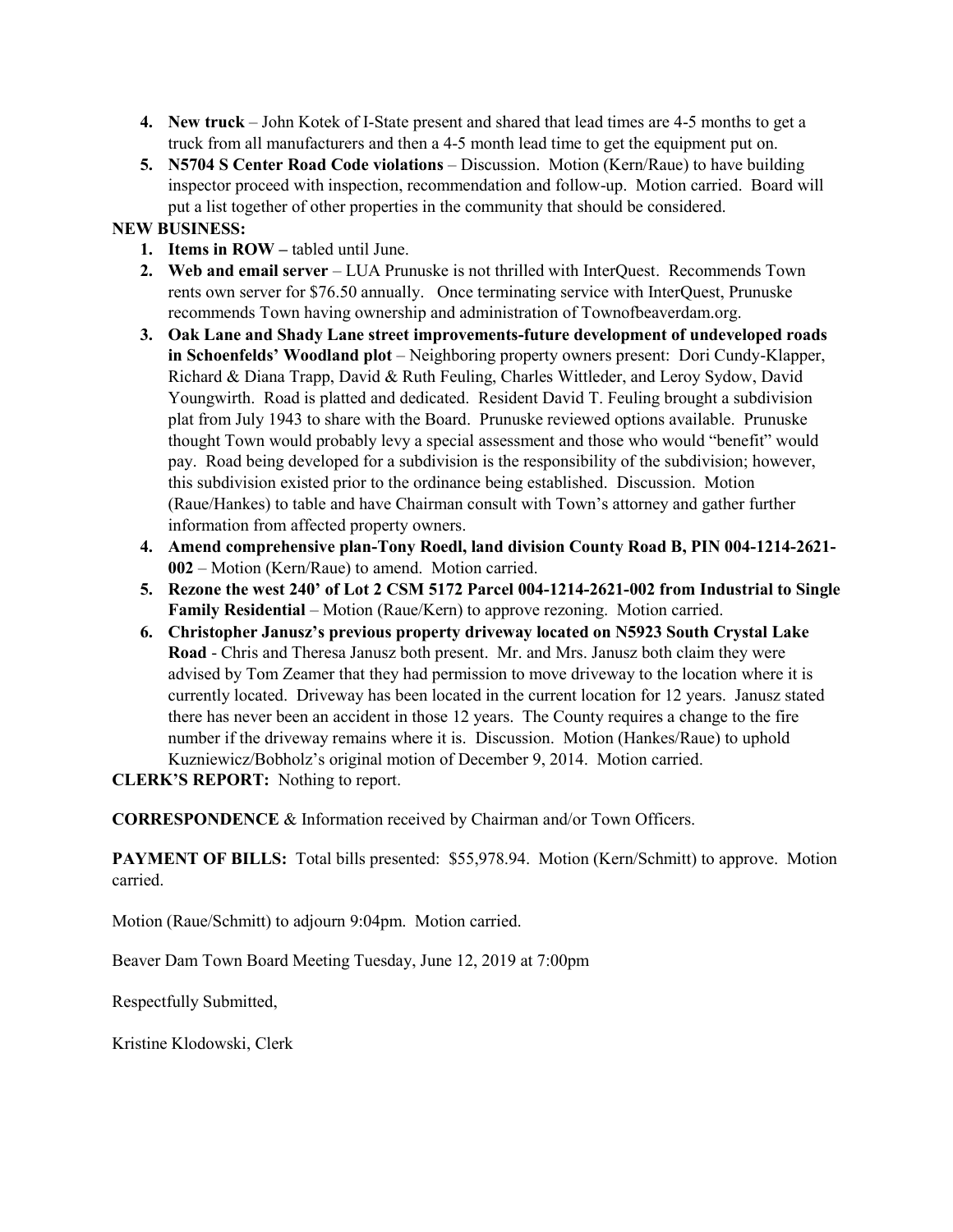#### **APPROVED Minutes of June 11, 2019 BEAVER DAM TOWN BOARD MEETING Beaver Dam Town Hall, W8540 Cty Hwy W, Beaver Dam, WI**

Meeting called to order 7:01pm.

Pledge of Allegiance

Present: Chairman John Kuzniewicz, Jesse Hankes, Dave Raue, Joe Kern, Treasurer Mercia Christian, Clerk Kristine Klodowski. Absent: Jeff Schmitt

Chairman opened the hearing for the Liquor License Renewal. Clerk read all applicants and agents. No one present for or against. Chairman closed the public hearing. Motion (Raue/Kern) to approve licenses as presented. Motion carried.

Notice of meeting posted June 5, 2019, published June 8, 2019. Motion (Kern/Raue) to approve agenda. Motion carried. May 14, 2019 minutes read. Motion (Raue/Hankes) to approve minutes as read. Motion carried.

# **COMMITTEE/DEPARTMENT REPORTS**

- 1. Land Use Administrator: Dan Prunuske not present.
- 2. Plan commission: No meeting.
- 3. Board of Appeals: LUA not present.
- 4. Police Department: Chief Brian Drumm reviewed *Town of Beaver Dam Monthly Call Report 2019* and *Police Beat for May 2019.* This it the last year parts and service will be provided for current taser; therefore, Chief Drumm is pricing a new taser.
- 5. Road Maintenance Department: Lester Oestreich, Jr. reviewed the *May 2019 Job Report.* Les will be on vacation from July 4 through July 25.

Motion (Raue/Hankes) to approve committee reports. Motion carried.

**TREASURER'S REPORT:** given by Mercia Christian. Motion (Raue/Kern) to approve. Motion carried.

**TOWN RESIDENTS:** Rosemarie Garczynski followed up on Dodge County Humane Society's quarterly report not received.

# **UNFINISHED BUSINESS:**

- 1. Town roads Board has decided to do Center Road. Bids will be advertised for. Kuzniewicz will get together will Jeff Schmitt to write requirements. Kuzniewicz reviewed a list of some patch work he feels the Town should complete in 2019. Dick Trapp suggested patching the culvert at 9192 S Sunset Point Road.
- 2. Intergovernmental agreement with the City of Beaver Dam Chairman reviewed current Town proposal to be presented to the City. Discussion. Chairman would like to have a meeting with Town Board, Kern set up meeting with City representatives to discuss Subject J and finer details of the current Intergovernmental Agreement. City will have it on the agenda for June  $17<sup>th</sup>$ . Maryann Schacht extended a "thank you" to Attorney Uttech and Town of Beaver Dam Board for working with the City.
- 3. Wisconsin Administrative Code change commercial electrical inspections tabled.
- 4. New truck waiting for information back from International.
- 5. Items in ROW Steiners ordered to remove pillars by June 2019. Al and Rhonda Steiner present and indicated they will be filing an application for Board of Appeals. August 7, 2018 Steiners present. Steiner pointed out that neighboring property has items in ROW.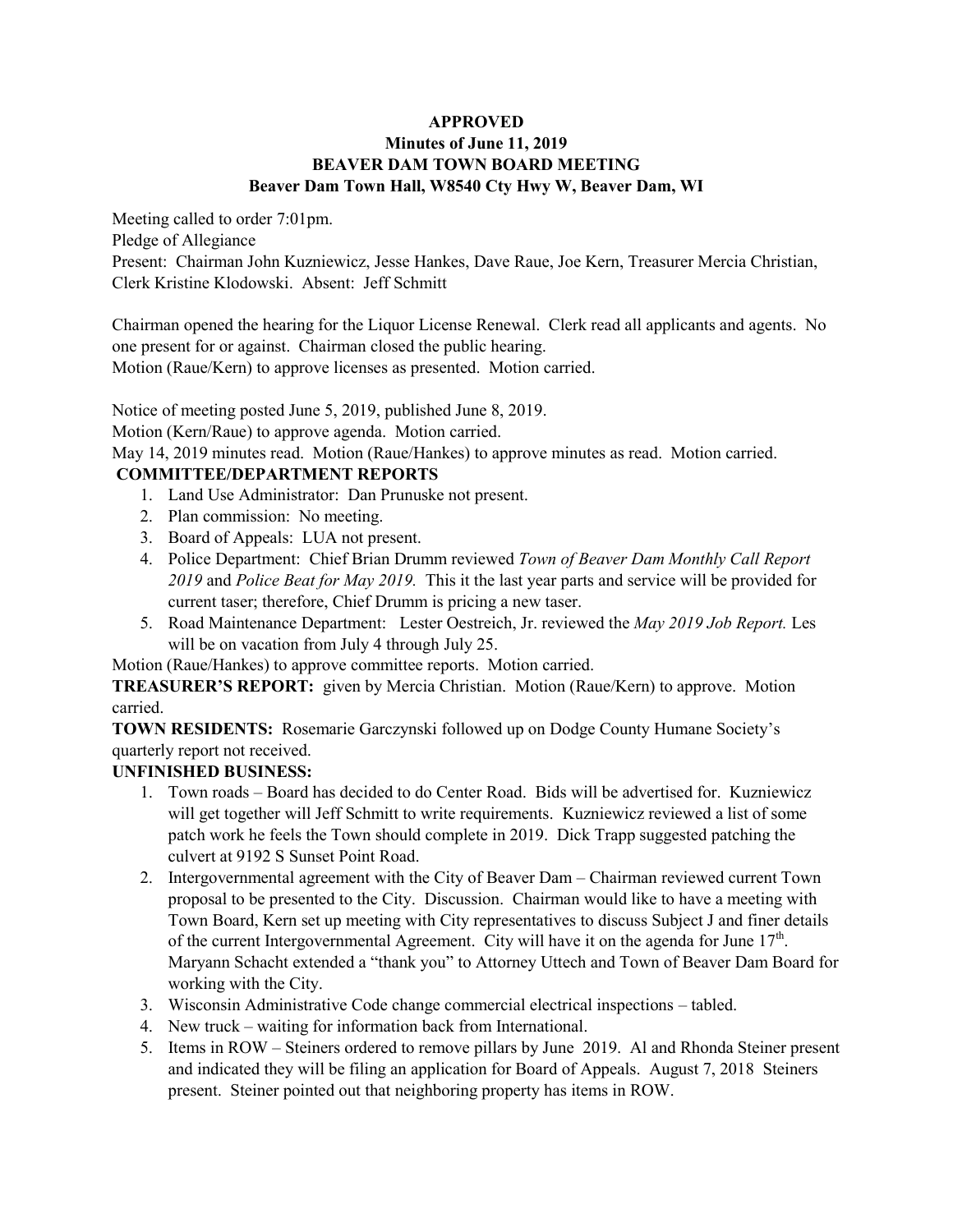- 6. Motion (Kern/Raue) granted the Steiners 30 days after the Board of Appeals on July 10, 2019.
- 7. Code violations Board will prepare a list for presentation to inspector. Tabled until July.
- 8. Oak Lane and Shady Lane street improvements-future development of undeveloped roads in Schoenfeld's Wodland plot – nothing has been brought forth by abutting property owners. Richard Trapp present and in favor of improvement. Discussion. Chairman told Trapp Town would look at setting up a

#### **NEW BUSINESS:**

- 1. Lawn mowing bids Bids received from Duane's Lawn Care, Inc. for \$250/mowing and trimming of Town Hall and cemetery: Mersch Lawn Care for \$165/mowing and trimming of Town Hall and cemetery. Discussion. Motion (Raue/Kern) to accept low bid from Mersch Lawn Care and re-evalute mower purchase for 2020. Motion carried.
- 2. Town Hall lawn area and land rental Chairman would like to decrease actual lawn size and increase acreage for rent. Chairman will contact Mike Zimmerman about interest in renting.
- 3. Ordinance to Appoint Town Clerk to the Board of Review Motion (Kern/Raue) to create ordinance to appoint Town Clerk, Town Treasurer, Town Clerk/Treasurer to the Board of Review. Motion carried.

**CLERK'S REPORT:** Operator's Licenses applications for 2019/2020 presented. Motion (Raue/Kern) to approve Operator Licenses applications upon completion of a successful background check. Motion carried.

**CORRESPONDENCE** & Information received by Chairman and/or Town Officers: Kern suggested creating an ordinance requiring a permit for folks tiling in a ditch. Discussion.

**PAYMENT OF BILLS:** Total bills presented: \$33,494.89. Motion (Kern/Raue) to approve. Motion carried.

Motion (Raue/Kern) to adjourn 8:55pm. Motion carried.

Beaver Dam Town Board Meeting Tuesday, July 9, 2019 at 7:00pm

Respectfully Submitted,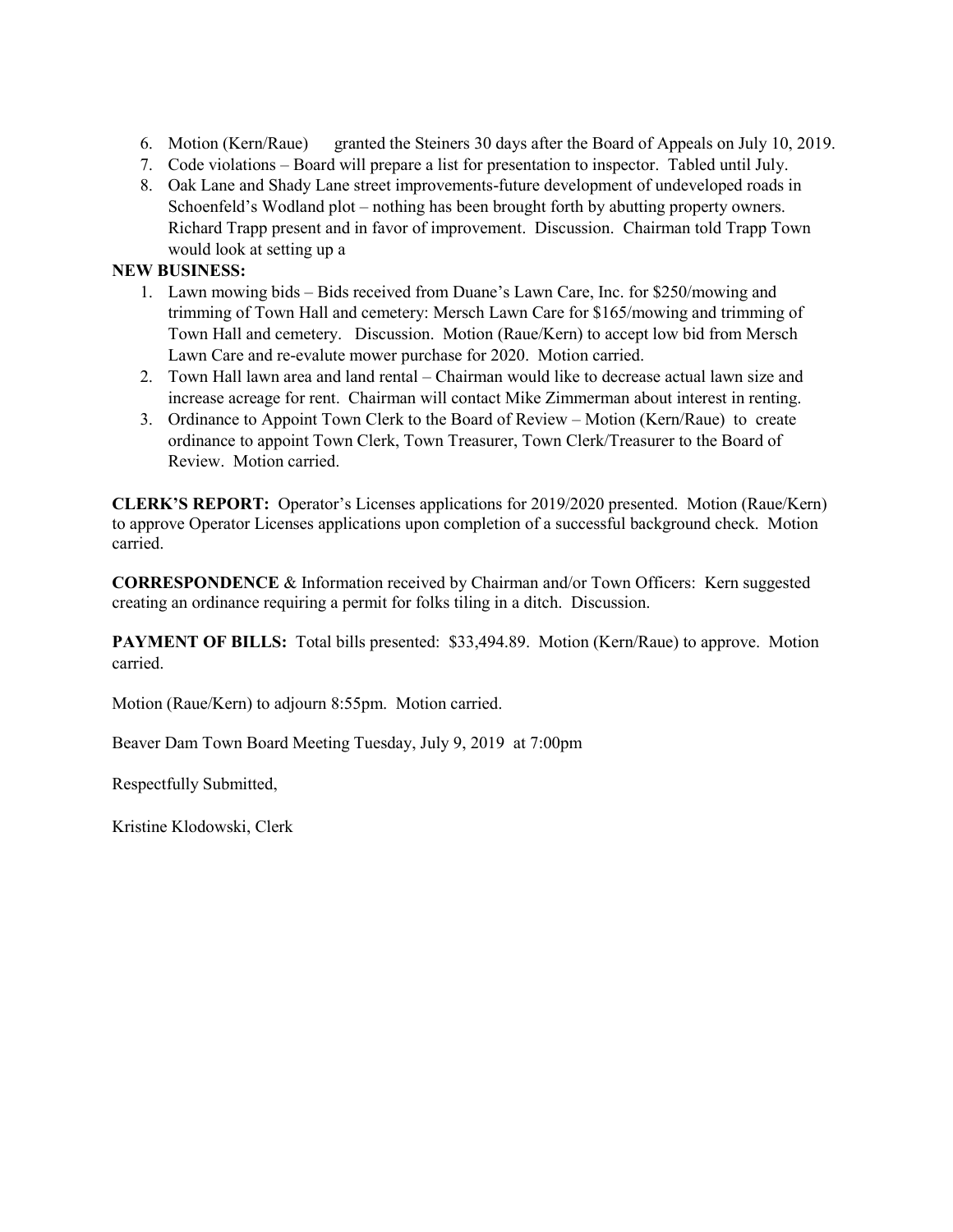### **APPROVED**

### **Minutes of July 9, 2019 BEAVER DAM TOWN BOARD MEETING Beaver Dam Town Hall, W8540 Cty Hwy W, Beaver Dam, WI**

Meeting called to order 7:02 pm.

Pledge of Allegiance

Present: Chairman John Kuzniewicz, Jeff Schmitt, Dave Raue, Joe Kern, Jesse Hankes, Treasurer Mercia Christian, Clerk Kristine Klodowski, Attorney Paul Uttech.

Notice of meeting published July 8, 2019, amended notice posted July 8, 2019.

Motion (Kern/Raue) to approve agenda allowing the Chairman to go out of order to efficiently conduct the meeting. Motion carried.

June 11, 2019 minutes read. Motion (Raue/Hankes) to approve minutes. Motion carried.

June 25, 2019 minutes read. Motion (Raue/Schmitt) to approve minutes. Motion carried.

## **COMMITTEE/DEPARTMENT REPORTS**

- 1. Land Use Administrator: Dan Prunuske reviewed permits issued in June.
- 2. Plan commission: Approved division of about a 7 acre parcel on the former Al Matuszeski property on Thompson Road. Estate hopes to sell remainder of parcel that is zoned Ag.
- 3. Board of Appeals: No Meeting.
- 4. Police Department: Chief Brian Drumm reviewed *Town of Beaver Dam Monthly Call Report 2019* and *Police Beat for June 2019.* January of 2021 all agencies are to change to the Wisconsin Incident-Based Reporting System. June 18, 2019 Town of Beaver Dam Police Department met that standard 18 months early.
- 5. Road Maintenance Department: *Job Report* prepared by Lester Oestreich, Jr. was reviewed in his absence. Estimate for LED lighting was received from Sunsation Electric to be placed on August's agenda. Schmitt asked that we get an estimate from McCallum Electric as well.

Motion (Raue/Kern) to approve committee reports. Motion carried.

**TREASURER'S REPORT:** given by Mercia Christian. Motion (Raue/Kern) to approve. Motion carried.

**TOWN RESIDENTS:** Resident Richard Trapp present and brought in pictures of dirt delivered. Requesting permission to bring in skid loader and move dirt around on his land. Chairman inquired if in flood plane and Mr. Trapp indicated it was not. Trapp requested that Chairman email approval to Joe Giebel at Dodge County. Schmitt and Kuzniewicz both indicated there was not problem by the Town, but Mr. Trapp will need to see Giebel at the County. Trapp asked the Board to include "Oak Lane is a public roadway and anyone has a right to use the roadway." in the minutes and it was agreed. Resident Dan Prunuske indicated Sunset Bay has a nasty lot of wild parsnip and asked if he Town can mow it. The Chairman will talk to Russell Linde to have him mow in Les's absence.

# **UNFINISHED BUSINESS**:

1. Agreement with the City of Beaver Dam and review the new agreement proposed by the City of Beaver Dam-Chairman emailed all of the Board members a copy of the updated agreement. In lieu of stop and go lights on Woodland Drive and Spring Street, a 4-way stop would be installed. Same with road coming off of Commercial into existing road and will be placed in City's budget next year. Existing Woodland would be done in 2019. It would partially happen in 2020 and be fully completed in 2021 when the Oak Lane development is proposed to be completed by 2021. MSA is drafting proposal. City of Beaver Dam Attorney MaryAnn Schacht and City of Beaver Dam Mayor Rebecca Glewen will be taking to Operations Committee on July 15, 2019. Attorney Schacht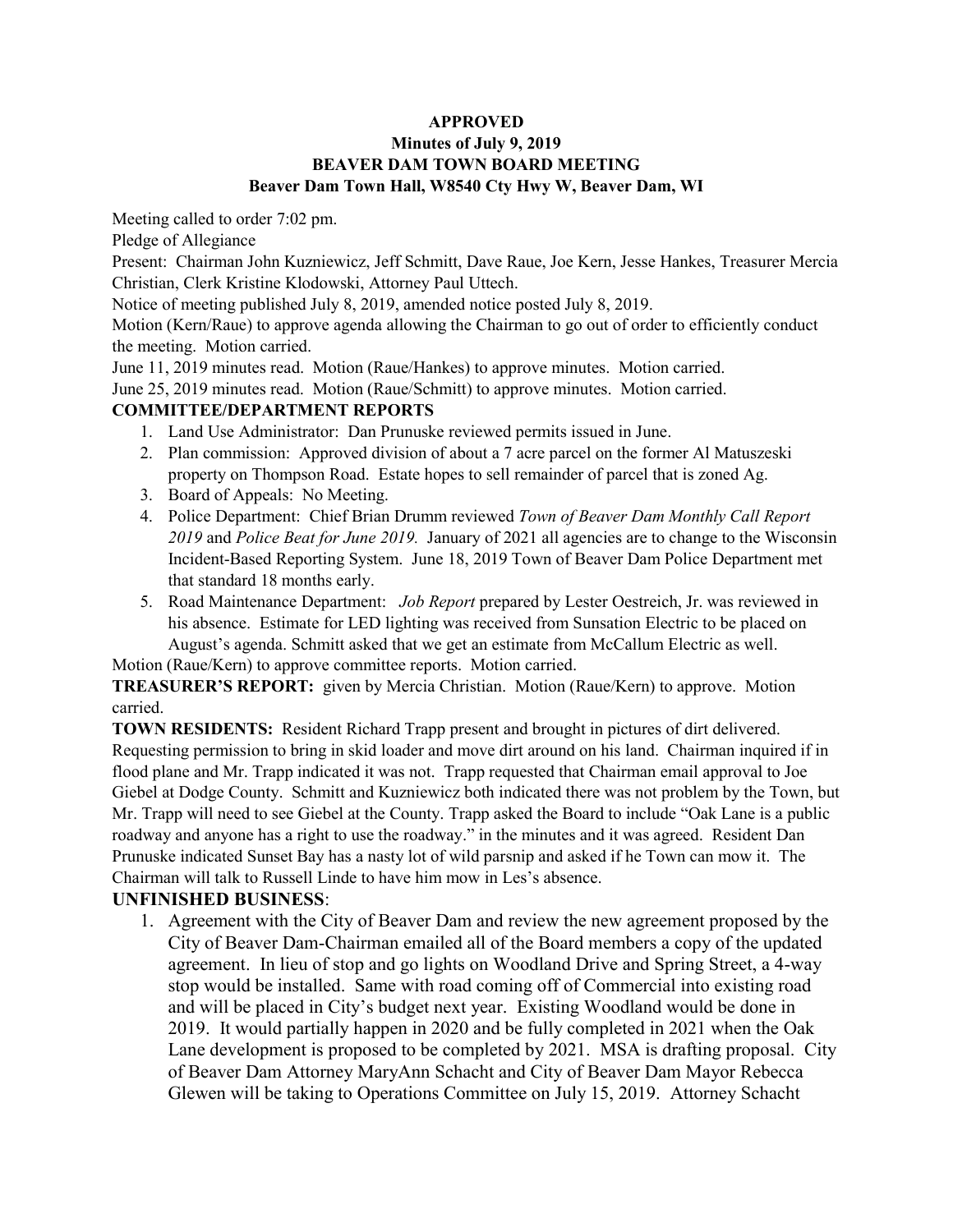indicated City and Town are going to work collaboratively on future items that involve the other municipality. Schacht invited any Town Board members to attend the meeting on July 15, 2019 at 7:00pm. Motion (Kern/Schmitt) to table until special meeting July 10, 2019 at 8:00pm.

- 2. Town roads Center Road
- 3. Wisconsin Administrative Code change commercial electrical inspections
- 4. New truck 2 bids reviewed from Lakeside and I-State Truck Center. No action taken.
- 5. Items in ROW tabled until Board of Appeals meeting on July 10, 2019.
- 6. Code violations Discussion. LUA will make arrangements with building inspector. Board will compile list of locations to be reviewed.
- 7. Ordinance to Appoint Town Clerk to the Board of Review tabled until August meeting.

## **NEW BUSINESS:**

1. Levy limit violation – Uttech indicated DOR's decision is contrary to State Statutes and there is some room for conversation. Schmitt has spoken with Representative Born regarding such. Disconnect between bureaucracy and legislation of the State. Uttech mentioned that the difference is a couple of thousand dollars at the most. Chairman and Attorney Uttech agree research should be done. Klodowski indicated that if the Town wants to increase the levy for 2019, a resolution needs to be passed to deliver the referendum to the County Clerk 70 days prior to the November 4, 2019 election. Schmitt suggested borrowing the money at the cost of the interest to the Town. Discussion of options.

**CORRESPONDENCE** & Information received by Chairman and/or Town Officers.

**PAYMENT OF BILLS:** Total bills presented: \$37,296.61. Motion (Schmitt/Raue) to approve. Motion carried.

Motion (Raue/Hankes) to adjourn 8:23pm. Motion carried.

Beaver Dam Town Board Meeting Tuesday, August 13, 2019 at 7:00pm

Respectfully Submitted,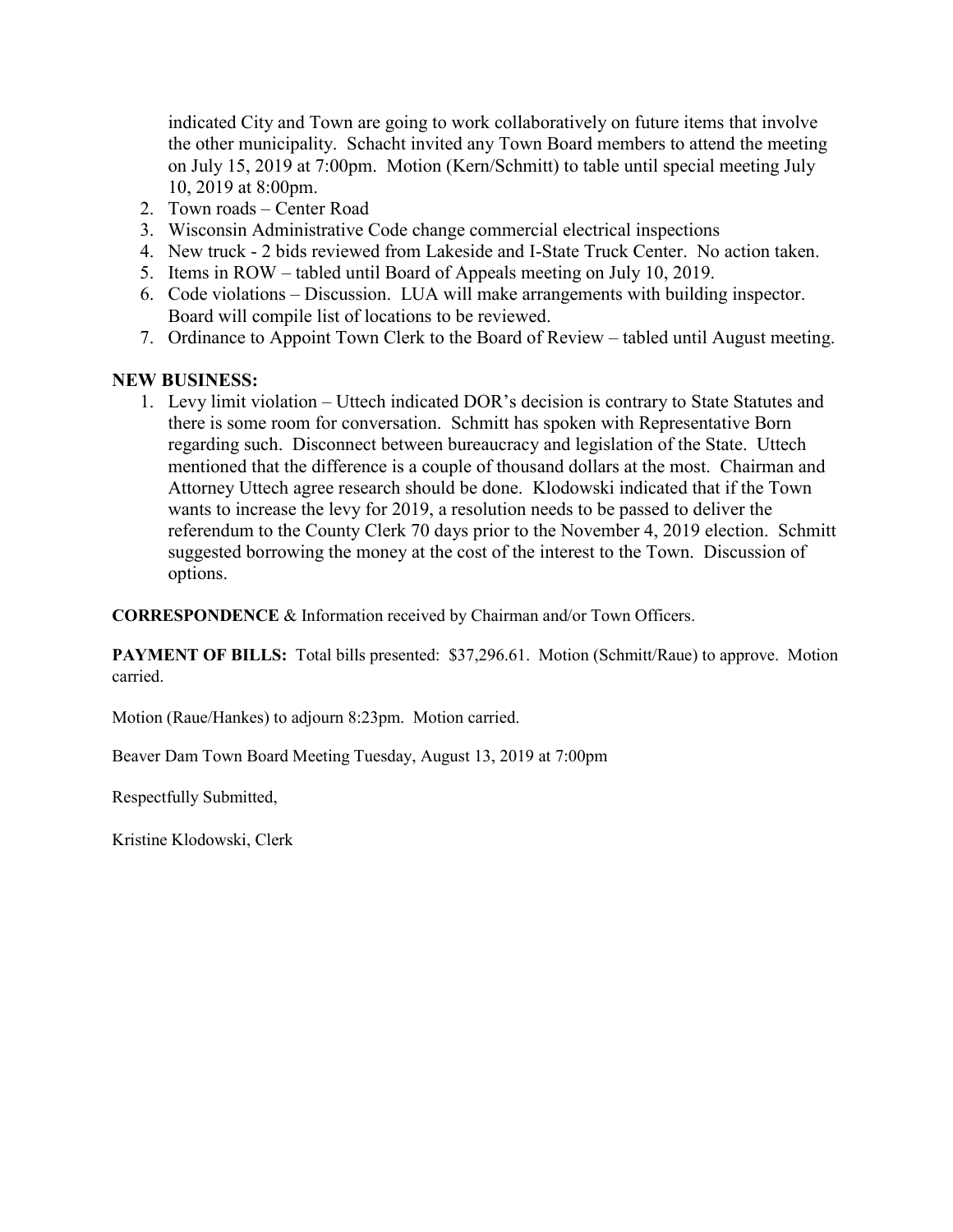#### **APPROVED Minutes of July 10, 2019 BEAVER DAM TOWN BOARD SPECIAL MEETING Beaver Dam Town Hall, W8540 Cty Hwy W, Beaver Dam, WI**

Meeting called to order 8:06pm. Present: Chairman John Kuzniewicz, Jeff Schmitt, Jesse Hankes, Joe Kern, Clerk Kristine Klodowski. Absent: David Raue Notice of meeting posted July 9, 2019.

**Agreement with the City of Beaver Dam and new agreement proposed by the City of Beaver Dam. Chairman:** Chairman distributed updated version of Intergovernmental Agreement. Discussion.

Page 5, Item 3a should have the addition of, "Upon execution of this instrument, the City agrees to indemnify the Town against claims relative to D.C. Case #2019CV287 brought by or continued by the plaintiff."

Motion (Hankes/Kuzniewicz) to adjourn 8:34pm. Motion carried.

Respectfully Submitted,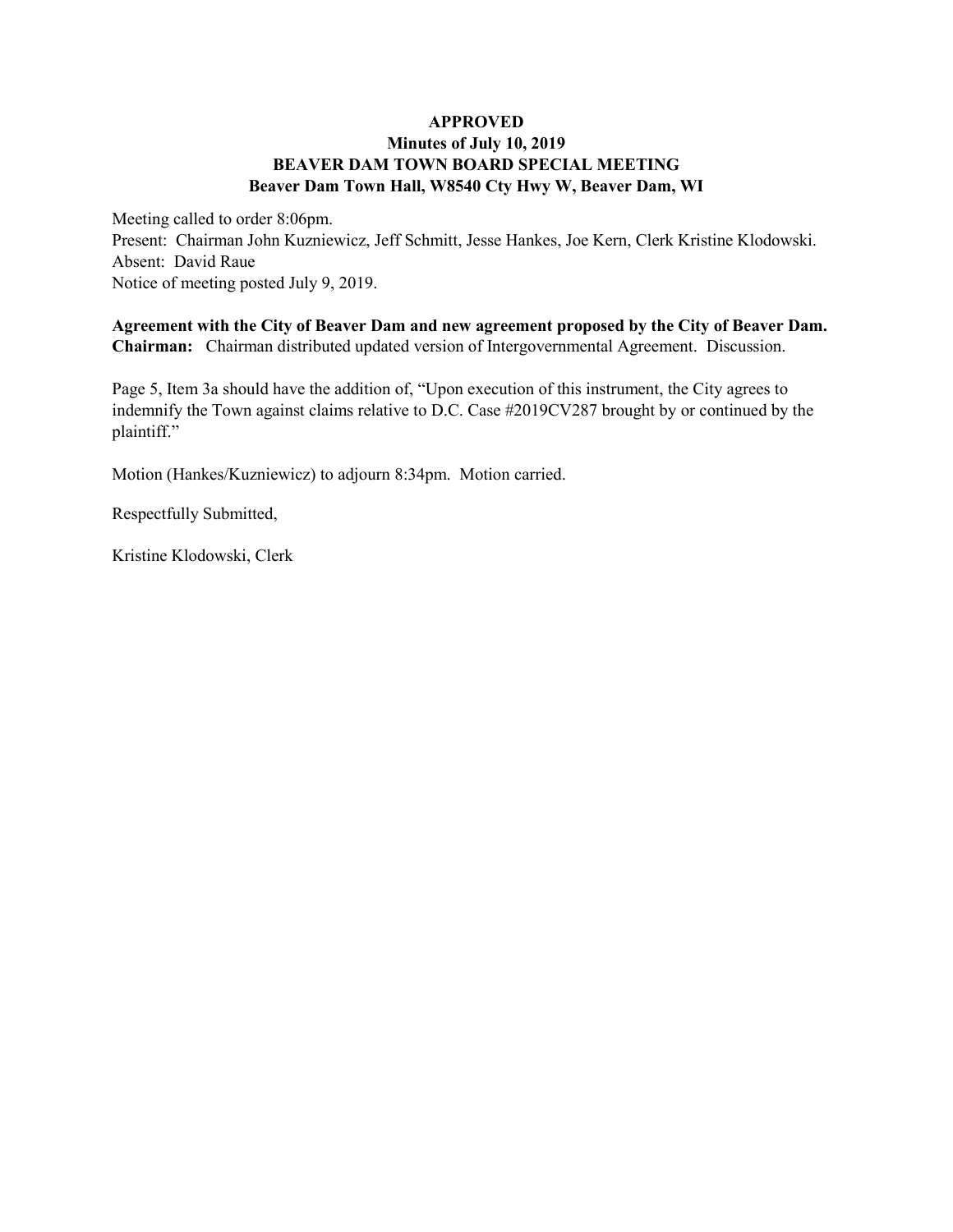#### **UNAPPROVED Minutes of July 20, 2019 BEAVER DAM TOWN BOARD SPECIAL MEETING Beaver Dam Town Hall, W8540 Cty Hwy W, Beaver Dam, WI**

Meeting called to order 9:15 am.

Present: Chairman John Kuzniewicz, Jesse Hankes, Dave Raue, Joe Kern, Attorney Paul Uttech. Schmitt arrived at 9:20 am.

Discussion of revised Woodland Drive proposed agreement with the City of Beaver Dam and revised Intergovernmental Agreement regarding areas outside Woodland Drive and Elser's Woods. Motion (Kern/Hankes) to approve Intergovernmental Agreement outside Woodland Drive/Elser's Woods. Unanimous vote carried the measure.

Motion (Schmitt/Hankes) to approve Intergovernmental Agreement pertaining to Woodland Drive/Elser's Woods as presented by Attorney Uttech. Unanimous vote carried the measure.

Discussion on Center Road, City limits to Union Pacific Railroad plans for bidding by MSA. No action. Project is moving forward.

Discussion on recent Department of Revenue Notice of invalid referendum and presentation on the November ballot. Motion (Kuzniewicz/Kern) to have Attorney Uttech compile information required from D.O.R. in August and prepare the question for the November ballot. Unanimous vote carried the measure.

Miscellaneous discussion regarding information from WI Town's Association's Unit Meeting in Juneau conveyed by Chairman Kuzniewicz.

Motion (Kern/Raue) to adjourn 9:57 am. Unanimous vote carried the measure.

Respectfully submitted,

Jeff Schmitt, Supervisor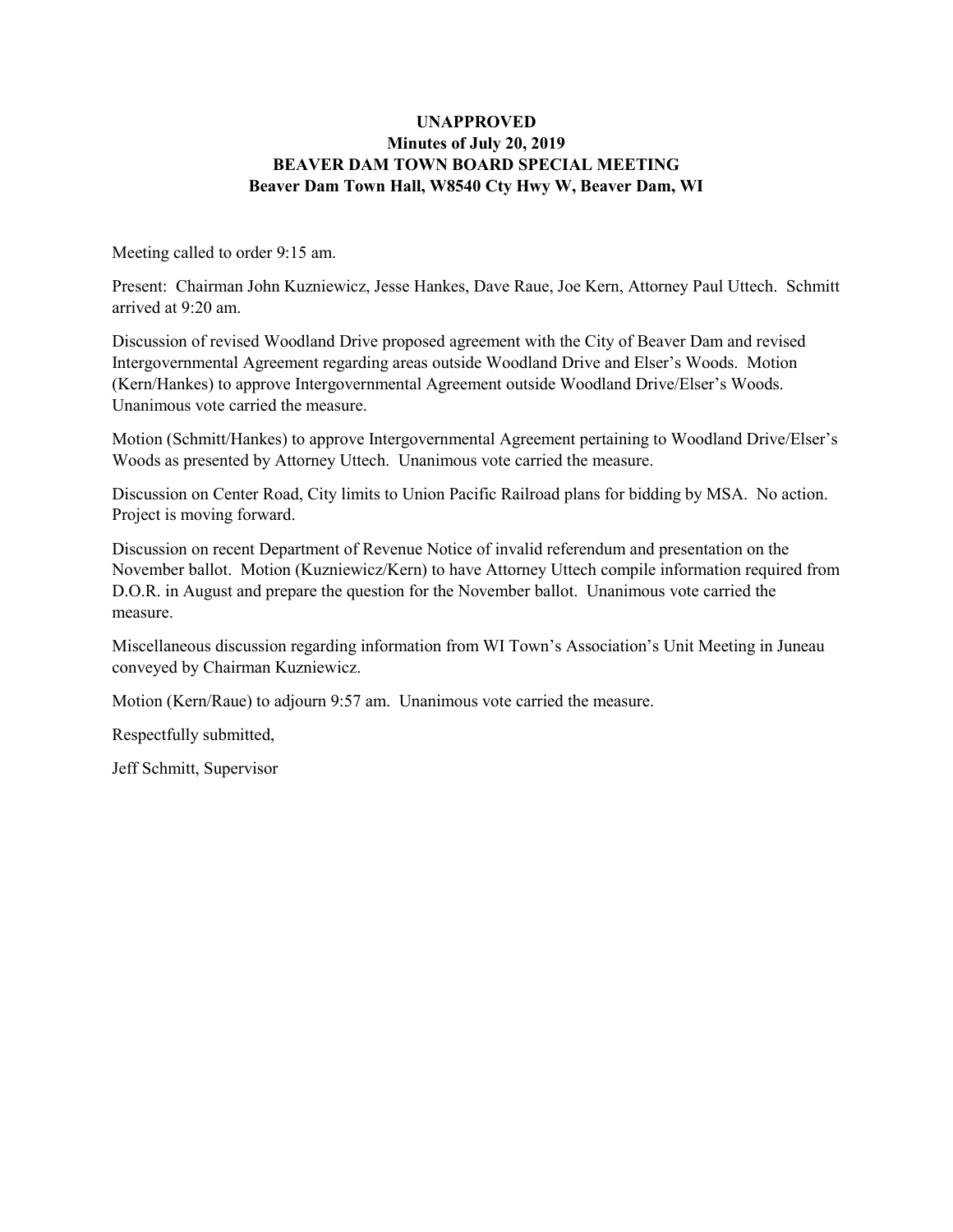#### **APPROVED Minutes of August 13, 2019 BEAVER DAM TOWN BOARD MEETING Beaver Dam Town Hall, W8540 Cty Hwy W, Beaver Dam, WI**

Meeting called to order 7:00 pm.

Pledge of Allegiance

Chairman opened the public hearing for Class A Beer for James E Bait  $\&$  Tackle and a Class B Combo for Old Hickory Golf Club. Applicant Chase Fletcher present for James E Bait & Tackle and Ryan and Kelsey Stray present for Old Hickory Golf Club. Chairman closed the public hearing. Motion (Raue/Kuzniewicz) to approve both licenses. Motion carried.

Present: Chairman John Kuzniewicz, Jesse Hankes, Jeff Schmitt, Dave Raue, Joe Kern, Treasurer Mercia Christian, Clerk Kristine Klodowski. Joe Kern arrived at 7:02 pm. Jesse Hankes arrived at 7:11 pm. Notice of meeting posted August 9, 2019, published August 12, 2019.

Motion (Raue/Kern) to approve agenda. Motion carried.

July 9, 2019 minutes read. Motion (Schmitt/Raue) to approve minutes with the correction of Unfinished Business, Item 1, "Schacht and Glewen will be taking…" to read "City Attorney Schacht and City Mayor Glewen will be taking…".

July 10, 2019 minutes read. Motion (Kern/Hankes) to approve minutes. Motion carried.

July 20, 2019 minutes read. Motion (Raue/Schmitt) to approve minutes with the addition of Kuzniewicz to initiate the Motion to have Attorney Uttech compile information required from D.O.R…. Motion carried.

### **COMMITTEE/DEPARTMENT REPORTS**

- 1. Land Use Administrator: Dan Prunuske reviewed 13 permits issued in July.
- 2. Plan commission: Two meetings held in July. Denied request from Brian Reichert to remove a restriction on a certified survey that required a driveway on the southeast corner of Marks Circle and Crystal lake Road, granted CUP to Chase Fletcher to operate a bait store on Highway 33 North, and approved Condition Use Permit for the Dabkar Group to operate Old Hickory Golf Club.
- 3. Board of Appeals: approved variance for CEE Media to erect a billboard on Patchinski Construction's property on Hwy 33 and declined to act on an application from the Steiner's to leave columns in the ROW on the property at their home.
- 4. Police Department: Chief Brian Drumm reviewed *Town of Beaver Dam Monthly Call Report 2019* and *Police Beat for July 2019.* Chief Drumm presented a Letter of Commendation to Offer Matt Bublitz for a high speed chase incident that resulted in a felony traffic stop and arrest procedure.
- 5. Road Maintenance Department: Lester Oestreich, Jr. reviewed the *July 2019 Job Report.* Les thanked Adam Klodowski, Chairman Kuzniewicz, and Joe Kern for their help at the recent Dumspter Day. Les will be delivering a load of light bulbs collected from Town road to the Dodge County Clean Sweep Collection on August 24, 2019.

Motion (Raue/Hankes) to approve committee reports. Motion carried.

**TREASURER'S REPORT:** given by Mercia Christian. Motion (Raue/Kern) to approve. Motion carried.

**TOWN RESIDENTS:** Chairman wants letter sent to a property on County Road G regarding fence by LUA.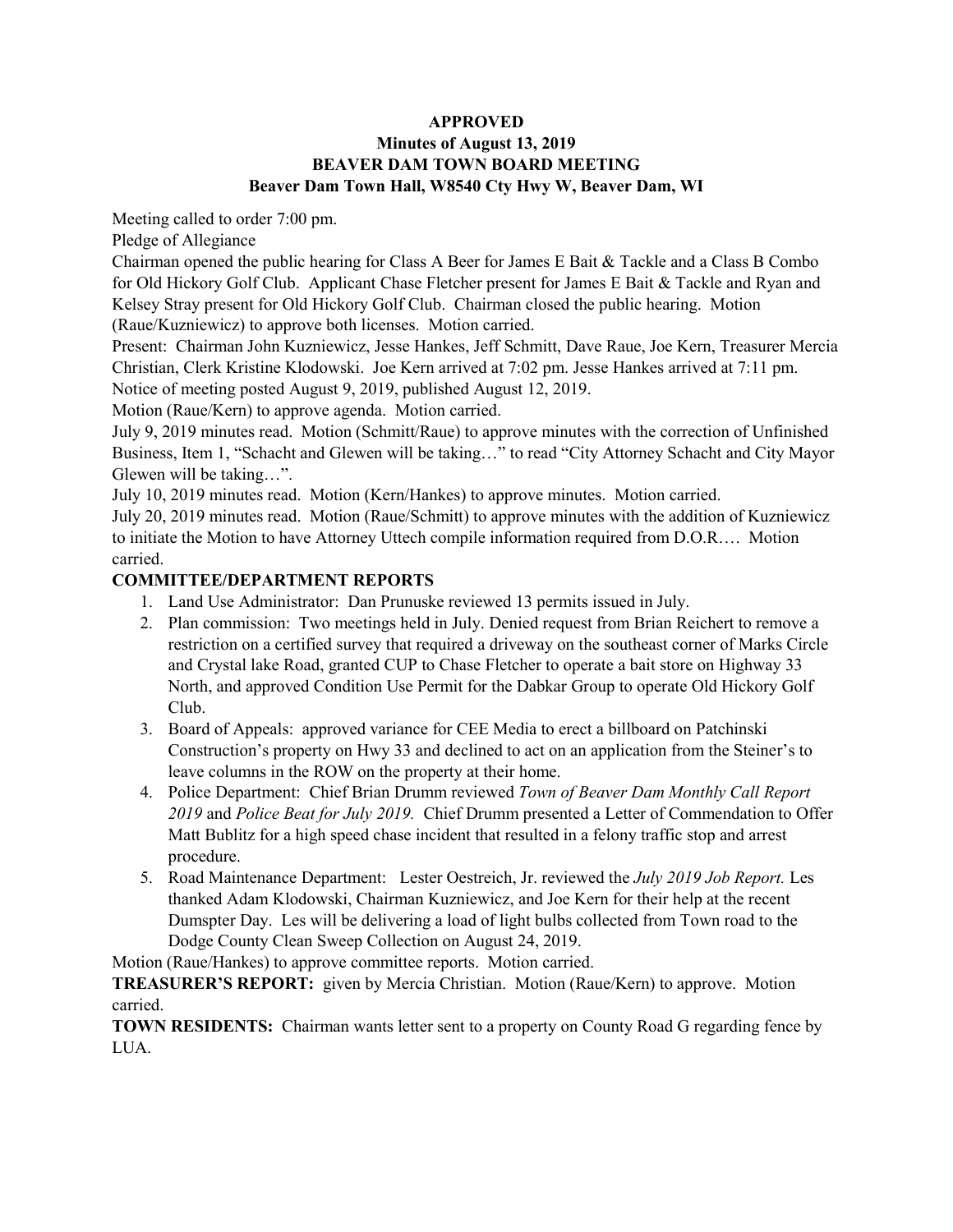#### **UNFINISHED BUSINESS**:

- 1. Town roads: Schmitt brought up pot holes on Iron Road near Banes Automotive and Kwik Trip and suggested vacating. Discussion. Chairman will look into. Bids are being advertised for on South Center Road and City of Beaver Dam will be opening bids on August 22, 2019.
- 2. Wisconsin Administrative Code change commercial electrical inspections no update. Tabled.
- 3. New truck have the bids. Chairman wants to schedule a special meeting to discuss. Schmitt recommends ordering the International and contacting Burke for set-up. Les will get turn-around time on both options.
- 4. Items in ROW, to include pillars at N7440 Beier Hill Road: Rhonda Steiner present and stated that Del Guenther asked for written legal opinion on the matter at the BOA's meeting. Steiner asked if they spend the money to go through easement process and have approval of the Town's Attorney of the contractual language, would Board approve easement. Discussion. Chairman will consult with Town's Attorney and have information put in writing for the Steiner's. Schmitt asked Steiner to bring the proposal to the Town, Town will review and propose changes, and then proposal to be reviewed by Town Attorney. Motion (Kuzniewicz/Schmitt) to refund Alan & Rhonda Steiner for the \$400 Board of Appeals fee. Motion carried.
- 5. Code violations Board has not yet completed the list of properties to submit to General Engineering.
- 6. Ordinance to Appoint Town Clerk to the Board of Review read proposed Ordinance. Discussion. Clerk suggested including an Ordinance appointing the Town Treasurer as well. Chairman will have an ordinance for each at the September meeting.
- 7. Levy limit violation Resolution to increase Town tax levy limit Discussion. Board decided they will borrow any short fall to compensate the loss.
- 8. N5923 South Crystal Lake Road driveway Chris Janusz present and stated he was told by Nate from the engineering department of Dodge County that the Town would need to order and pay for the engineering inspection. Schmitt stated private engineering form was to be hired by Janusz's. Discussion. Board instructed Janusz to hire private engineering firm to point out safest place for driveway placement. Will be placed on agenda and previous Land Use Administrator, Tom Zeamer will be present. Board has given Chris Janusz 30 days to have study completed for return at the September 2019 Board meeting. Motion (Schmitt/Kern) to table until September.

### **NEW BUSINESS:**

- 1. LED lighting for shop tabled until September.
- 2. Resolution supporting Broadband Expansion in Dodge County Discussion. Clerk will draft Resolution for supporting Broadband Expansion in Dodge County.

**CLERKS REPORT:** Operator's license applications-Holly M. Smith, Maria C. Fritts, Bethany M. Roth, Nicholas A. Freber, Ryan M. Stray, Douglas A. Braun, Mikayla N. Henry, Jana L. Elgersma, Remigus M. Mbah. Motion (Kern/Raue) to approve pending successful completion of background check. Motion carried.

**CORRESPONDENCE** & Information received by Chairman and/or Town Officers.

**PAYMENT OF BILLS:** Total bills presented: \$72,918.74. Motion (Schmitt/Raue) to approve bills presented in the amount of \$72,918.74. Motion carried.

Motion (Raue/Schmitt) to adjourn 8:42pm. Motion carried.

Respectfully Submitted, Kristine Klodowski, Clerk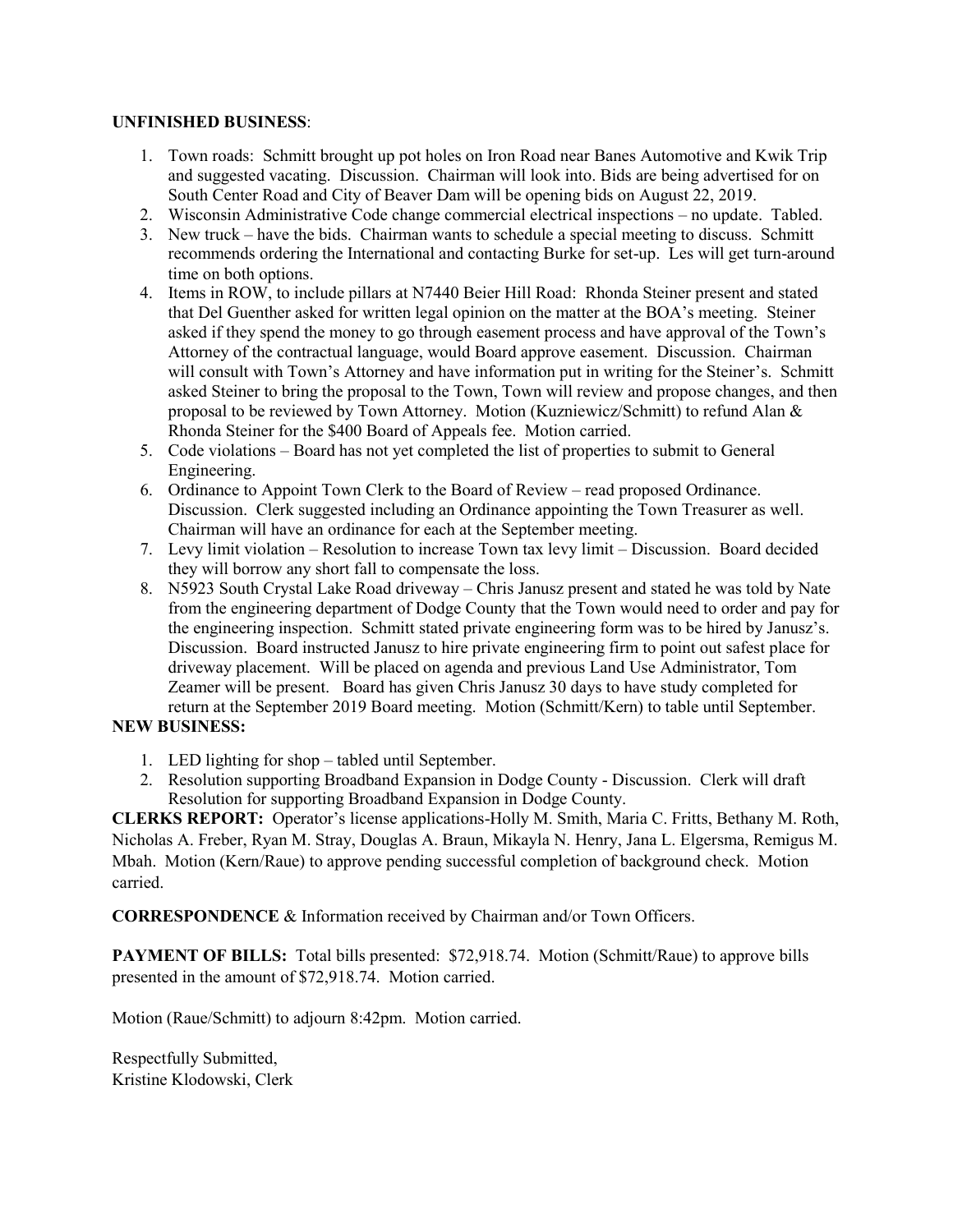# **APPROVED MINUTES of August 27, 2019 SPECIAL MEETING Beaver Dam Town Hall, W8540 Cty Hwy W, Beaver Dam, WI**

Meeting called to order 7:03PM.

Present: Chairman John Kuzniewicz, Joe Kern, David Raue, Jeff Schmitt, Jesse Hankes, Deputy Clerk Abby Klodowski

Notice of meeting posted September 3, 2019 and there was no publication due to special meeting.

Opening of bids for South Center Road project. Discussion. Motion (Kern/Raue) to accept Northeast Asphalt's bid. Motion carried.

Discussion regarding refund to White family for garbage collection in 2016 and 2017. Schmitt mentioned that this should be assessed against special assessments not property tax. Motion (Schmitt/Raue) to give refund in the amount of \$285.88. Motion carried.

Discussion regarding failing culverts on Stone, Fabisch, and Thompson road. Culverts are undermining and need riprap. Call around to check pricing and schedules.

Discussion regarding a new truck. Motion (Kern/Schmitt) to order new truck. Motion carried.

Motion (Schmitt/Kern) to adjourn 7:58pm. Motion carried.

Respectfully Submitted, Abby Klodowski, Deputy Clerk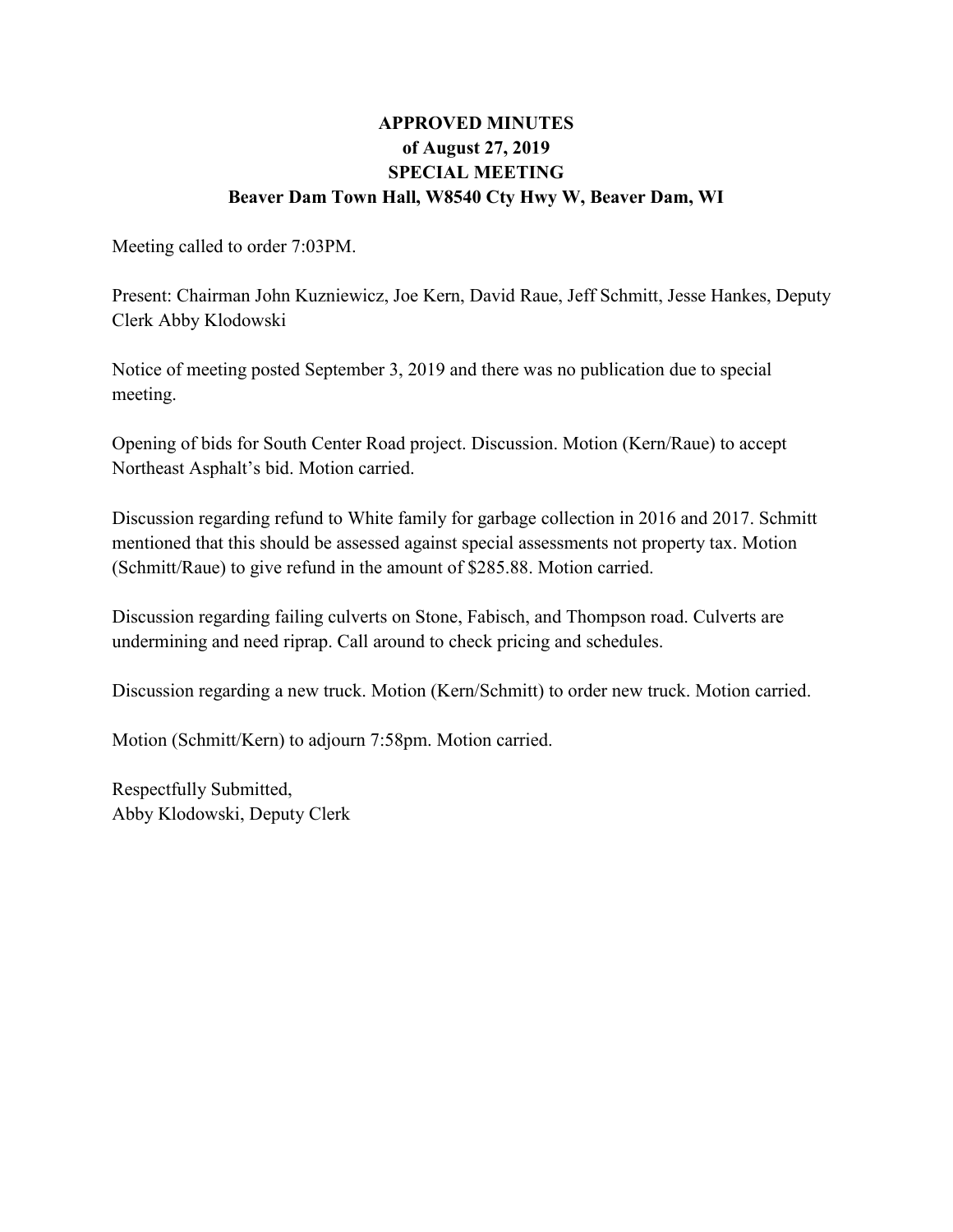### **APPROVED**

### **Minutes of September 10, 2019 BEAVER DAM TOWN BOARD MEETING Beaver Dam Town Hall, W8540 Cty Hwy W, Beaver Dam, WI**

Meeting called to order 7:00 pm.

Pledge of Allegiance

Present: Chairman John Kuzniewicz, Jesse Hankes, Jeff Schmitt, Dave Raue, Joe Kern 7:25PM,

Treasurer Mercia Christian, Deputy Clerk Abby Klodowski

Notice of meeting posted September 6, 2019, published September 9, 2019.

Motion (Raue/Schmitt) to approve agenda. Motion carried.

August 13, 2019 minutes read. Motion (Raue/Hankes) to approve minutes. Motion carried.

August 27, 2019 minutes read. Motion (Raue/Schmitt) to approve minutes. Motion carried.

### **COMMITTEE/DEPARTMENT REPORTS**

- 1. Land Use Administrator: Dan Prunuske: Discussed 16 permits issued in month of August.
- 2. Plan commission: G  $\&$  H group have been acting outside of the scope of their Conditional Use Permit (CUP), gentlemen's agreement was made and will be followed up on in October. Granted CUP to Steve and Peggy Krenz to build new home on their A2 zoned property.
- 3. Board of Appeals: Granted variance to residents on Hickory for two driveways due to duplex. Renewed previously granted set of variances that allowed improvements on same property.
- 4. Police Department: Chief Brian Drumm reviewed *Town of Beaver Dam Monthly Call Report 2019* and *Police Beat for August 2019.* Addressed high mileage of squad.
- 5. Road Maintenance Department: *August Job Report* given by Lester Oestreich, Jr.

Motion (Raue/Hankes) to approve committee reports. Motion carried.

**TREASURER'S REPORT:** given by Mercia Christian. Motion (Raue/Hankes) to approve. Motion carried.

### **TOWN RESIDENTS:**

- **1.** Jane Rees addressing issues on North Farwell Road. Resident feels that speeding is out of control. The residents do not like that semitrucks and dump trucks are using this road. Resident feels issues are of the largest concern during morning rush hour and evening rush hour. The residents of North Farwell road are requesting increased monitoring and enforcement of the posted speed limits. Chief Brian Drumm will get officers out there for monitoring.
- **2.** Rhonda Steiner is present to address research she has done regarding ROW, something to consider while waiting on attorney. Discussion.

### **UNFINISHED BUSINESS:**

- 1. Town roads: Center Road will be started in about the middle of the month. Chairman would like to apply for the 90%-10% Town Road Supplement Program. The application deadline is December  $6<sup>th</sup>$ , 2019. Town will need an engineering firm to do the application.
- 2. Wisconsin Administrative Code change commercial electrical inspections tabled.
- 3. New truck. Lakeside international will have truck to Burke Truck by December  $15<sup>th</sup>$ . No money down is necessary. He will invoice in January.
- 4. Code violations: List is being compiled. Will revisit at October meeting.
- 5. Ordinances to Appoint Town Clerk and Town Treasurer to the Board of Review. Motion (Kern/Raue) to approve. Motion carried.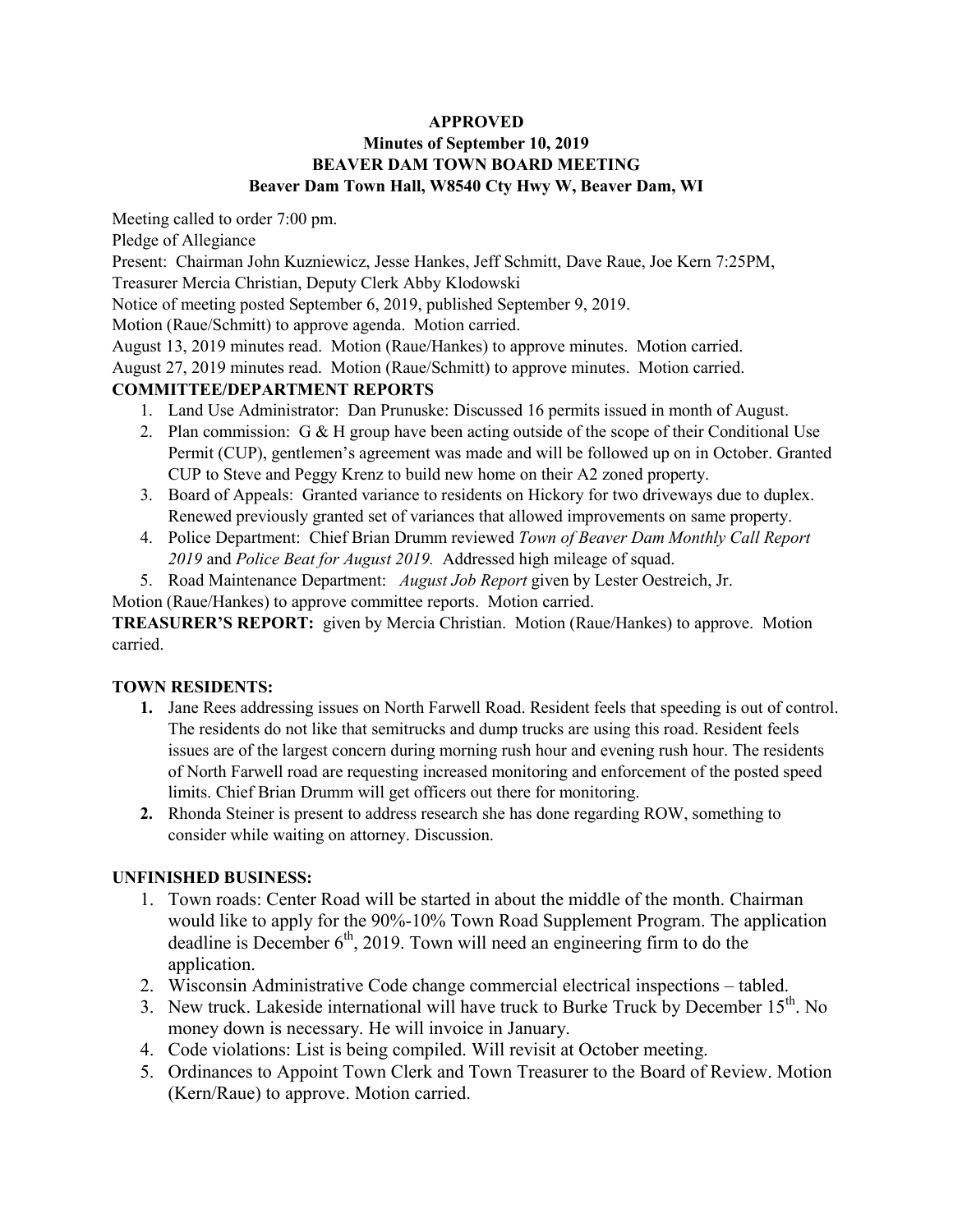- 6. Levy limit violation Resolution to increase Town tax levy limit/borrow for short fall.
- 7. N5923 South Crystal Lake Road driveway. Dan will send letter to relocate driveway.
- 8. LED lighting for shop: Looked at bids. Motion (Kern/Kuzniewicz) to go with Sunsation Electric. Les will contact him. Motion carried.
- 9. Resolution supporting Broadband Expansion in Dodge County. Board agrees to pass on this matter.

**NEW BUSINESS:** None.

**CLERK'S REPORT:** Nothing to report.

**CORRESPONDENCE** & Information received by Chairman and/or Town Officers: Nothing to report.

**PAYMENT OF BILLS:** Total bills presented: \$62,741.38. Motion (Kern/Raue) to approve. Motion carried.

Motion (Raue/Kern) to adjourn 8:21pm. Motion carried.

Respectfully Submitted, Abby Klodowski, Deputy Clerk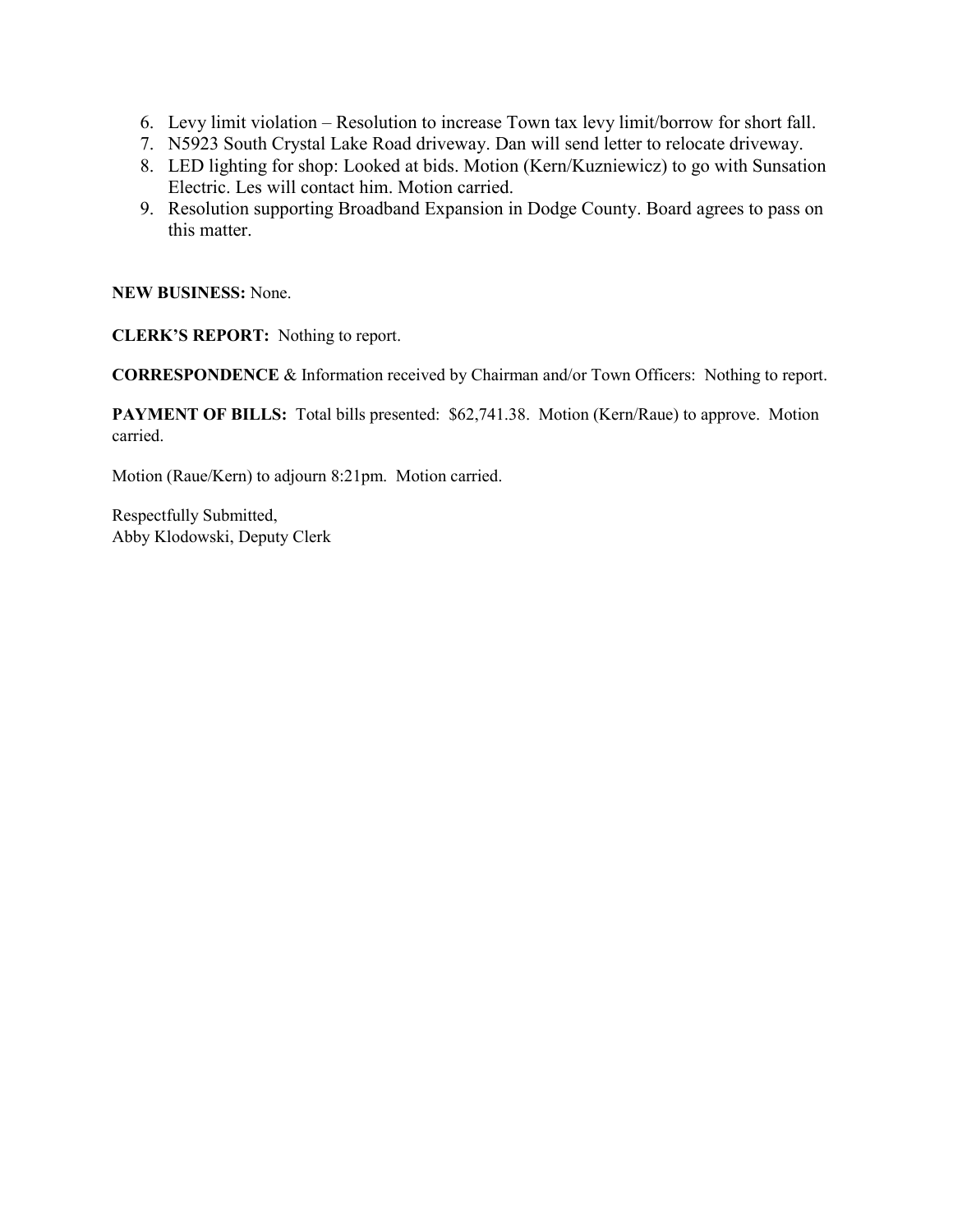### **APPROVED**

### **Minutes of October 8, 2019 BEAVER DAM TOWN BOARD MEETING Beaver Dam Town Hall, W8540 Cty Hwy W, Beaver Dam, WI**

Meeting called to order 7:01 pm.

Pledge of Allegiance

Present: Chairman John Kuzniewicz, Jesse Hankes, Jeff Schmitt, Dave Raue, Joe Kern, Treasurer Mercia Christian, Clerk Kristine Klodowski

Notice of meeting posted October 3, 2019, published October 5, 2019, amended notice posted October 7, 2019.

Motion (Raue/Schmitt) to approve agenda. Motion carried.

September 10, 2019 minutes read. Motion (Kern/Raue) to approve minutes. Motion carried.

#### **COMMITTEE/DEPARTMENT REPORTS**

- 1. Land Use Administrator: Dan Prunuske issued 14 permits in September and gave overview.
- 2. Plan commission: Two meetings additional rezoning on Anthony Roedl's parcel, voted to issue citation to G & H Solutions for violation of zoning code, revised site plan for Neuman Pools on Beaverland Parkway for installation of storm sewer.
- 3. Board of Appeals: No meeting.
- 4. Police Department: Chief Brian Drumm reviewed *Town of Beaver Dam Monthly Call Report 2019* and *Police Beat for September 2019.*
- 5. Road Maintenance Department: *September Job Report* reviewed by Lester Oestreich, Jr. Oestreich shared speed bumps available for purchase per the Chairman's request. Weight limit signs and flags have been placed on Farwell. Requested to store tractors at Earl Voigt's property this winter. Oestreich will be off October 15, 2019 and October 21-25, 2019.

Motion (Raue/Kern) to approve committee reports. Motion carried.

**TREASURER'S REPORT:** given by Mercia Christian. Motion (Raue/Hankes) to approve. Motion carried.

**TOWN RESIDENTS:** Gary Probst, Rural Mutual Insurance, present and distributed policy declaration pages and reviewed coverage. Kristine Snow, Dodge County Circuit Court Judge candidate, present and shared why she felt she is the most qualified candidate for the position.

### **UNFINISHED BUSINESS**:

- 1. Town roads working on Center Road. Chairman requested all board members go out and take a look at Parker Road. Schmitt recommends vacating as it is unmaintainable with the storm events we have.
- 2. Wisconsin Administrative Code change commercial electrical inspections LUA Prunuske met with Dion Okeson of General Engineering and presented recommendations to the board to adopt revised 10-5(b)(4), Designate General Engineering Corp. as electrical inspector, and to authorize \$55 application fee for the State from the Town to designate General Engineering Corp. as electrical inspector. Town has not adopted the Uniform Building Code to date. Motion (Kern/Raue) to follow Prunuske's recommendations. Discussion. Kern rescinded motion. Motion (Schmitt/Kern) to designate GEC as electrical inspector and issue \$55 State application fee for such). Clerk and LUA will prepare an ordinance to adopt a revised 10-5(b)(4) for the November 2019 meeting. Discussion. Ayes: Schmitt, Raue, Hankes, Kern Nays: Kuzniewicz. Motion carried.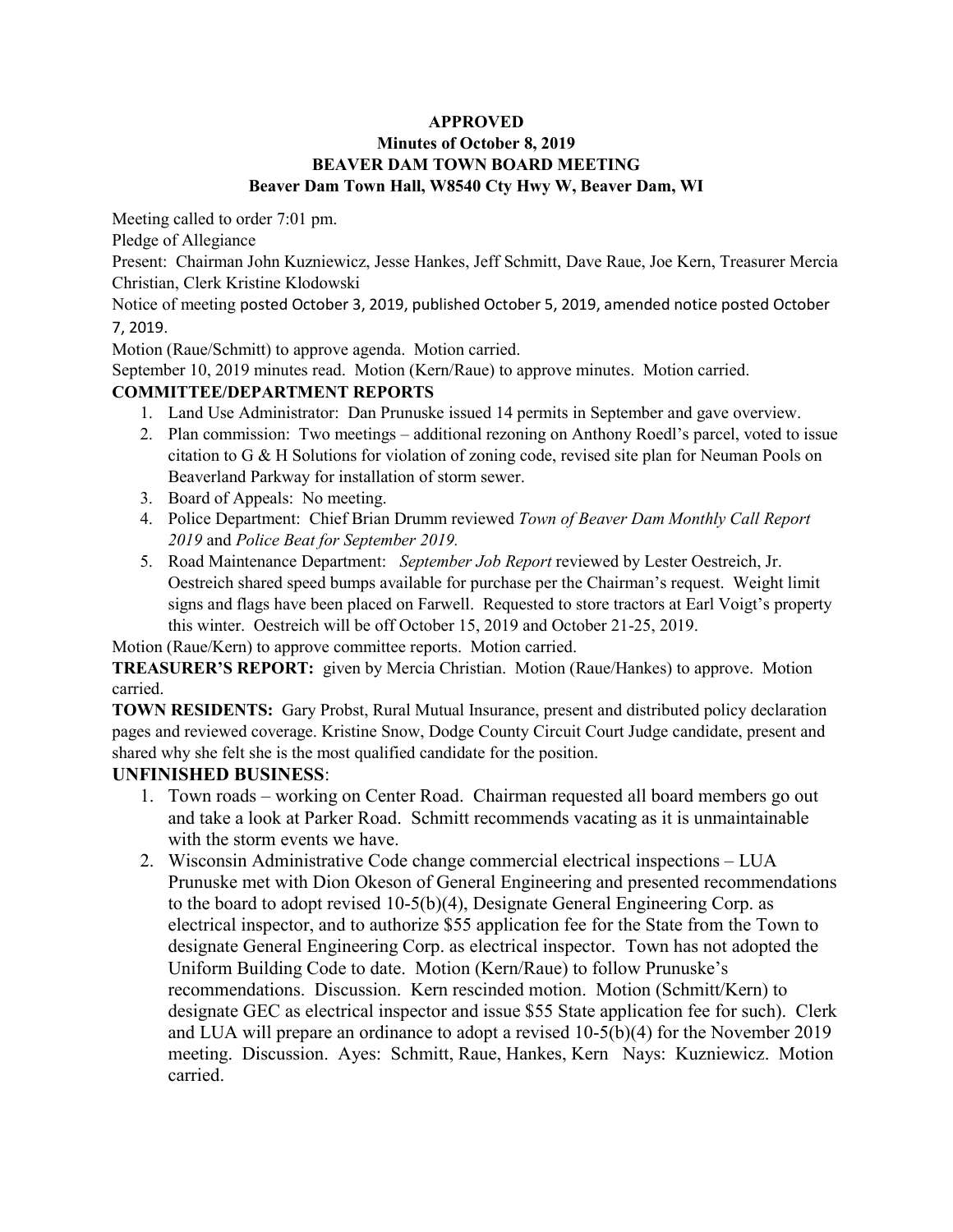- 3. New truck truck is ordered. \$71, 683.38 for equipment with  $\frac{1}{2}$  due after January 1, 2020.
- 4. Code violations Kuzniewicz spoke with Paul Uttech, Town attorney, and will be holding a closed session meeting to address the columns in the ROW on Beier Hill Road owned by the Steiners. Clerk questioned
- 5. Ordinances to Appoint Town Clerk and Town Treasurer to the Board of Review passed and waiting
- 6. N5923 South Crystal Lake Road driveway Chris Janusz phoned and indicated MSA has done a site study; however, has not yet received. Tabled until November meeting.
- 7. LED lighting for shop Oestreich has placed ordered and will be installed in the next 1-2 weeks.
- 8. Resolution supporting Broadband Expansion in Dodge County Discussion. Motion (Kern/Schmitt) to approve. Motion carried.

# **NEW BUSINESS:**

- 1. Neuman Pools private facilities in Town road Plan Commission heard request to remove ditch and replace with storm sewer which Neuman Pools will be paying for. Motion (Raue/Kern) to install culvert/storm sewer and fill in ditch. Motion carried.
- 2. Amend comprehensive plan part of Lot 2 CSM 5172 Parcel 004-1214-2621-002 from Industrial to Single Family Residential – Discussion. Motion (Raue/Kern) to amend comprehensive plan accordingly. Motion carried.
- 3. Rezone part of Lot 2 CSM 5172 Parcel 004-1214-2621-002 from Industrial to Single Family – Motion (Raue/Kern) to rezone from Industrial to Single Family. Motion carried.
- 4. Ordinance 2019-1 amending the establishment of Beaver Dam Joint Municipal Court Motion (Kern/Schmitt) to approve Ordinance 2019-1. Motion carried.
- 5. Dodge County Humane Society Contract 2020 Discussion. Chairman will contact DCHS regarding paying quarterly and if and only if DCHS delivers the quarterly report. Payment will be issued after quarterly report is received. Tabled until November.

**CLERKS REPORT:** Operator's license applications – Katrina L. Hole, Motion (Kern/Schmitt) to approve with completion of successful background check. Motion carried. Klodowski will be applying for the Election Security Subgrant Program.

**CORRESPONDENCE** & Information received by Chairman and/or Town Officers. Kuzniewicz has amended Chapter 22 regarding fire prevention and informed board that it will be voted on at the next regular board meeting. Copies will be left at the Town Hall for review.

**PAYMENT OF BILLS:** Total bills presented: \$135,545.17. Motion (Schmitt/Kern) to approve. Motion carried.

Motion (Schmitt/Raue) to adjourn 9:04pm. Motion carried.

Beaver Dam Town Board Special Meeting Tuesday, October 15, 2019 at 7:00pm Beaver Dam Town Board Meeting Tuesday, November 5, 2010 at 7:00pm

Respectfully Submitted,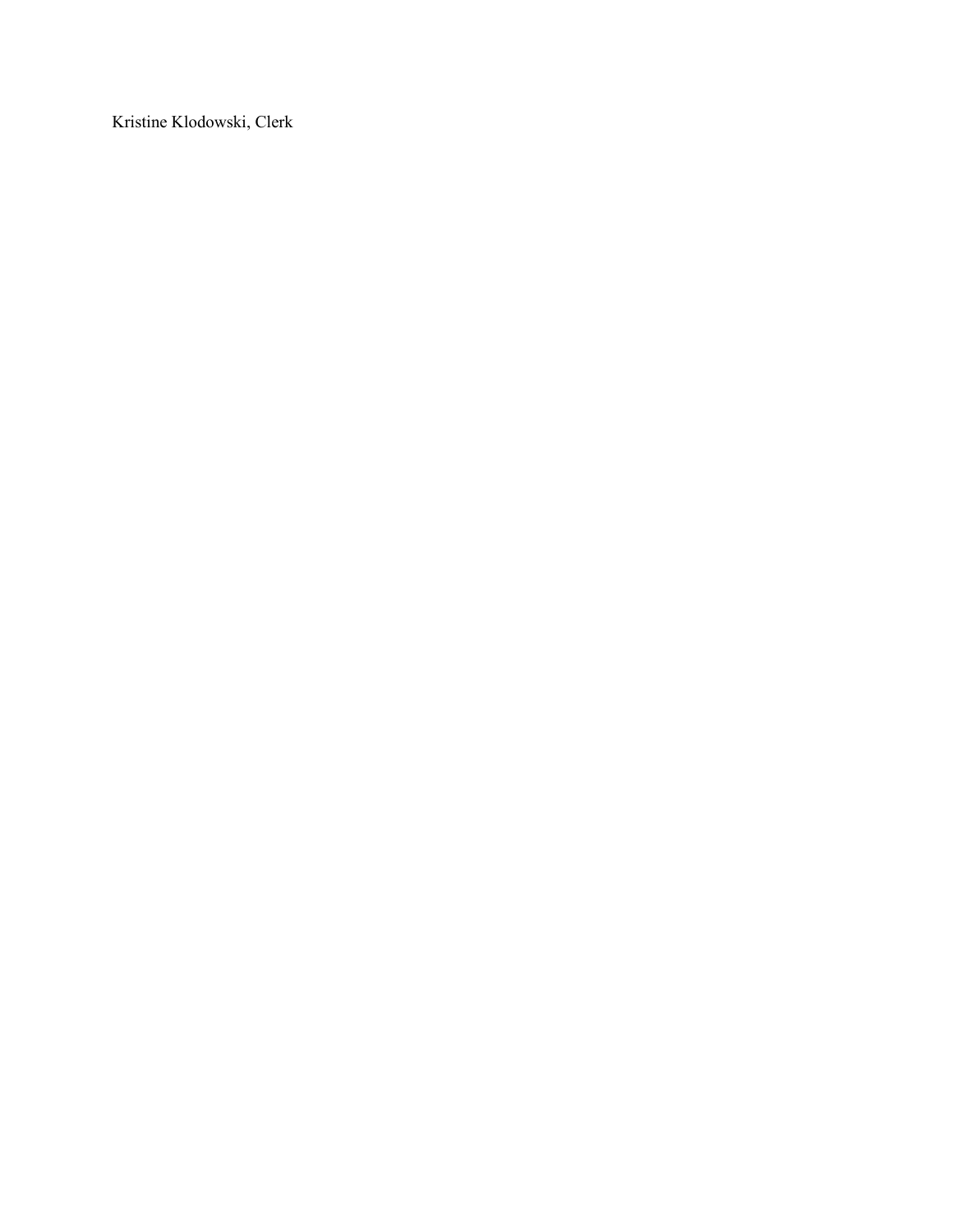### **APPROVED Minutes of October 15, 2019 BEAVER DAM SPECIAL TOWN BOARD MEETING Beaver Dam Town Hall, W8540 Cty Hwy W, Beaver Dam, WI**

Meeting called to order 7:41 pm.

Present: Chairman John Kuzniewicz, Dave Raue, Joe Kern, Clerk Kristine Klodowski. Absent: Jeff Schmitt, Jesse Hankes.

Notice of meeting posted October 12, 2019.

Agenda: 2020 budget

Motion (Raue/Kern) to adjourn 8:43 pm. Motion carried.

Respectfully Submitted,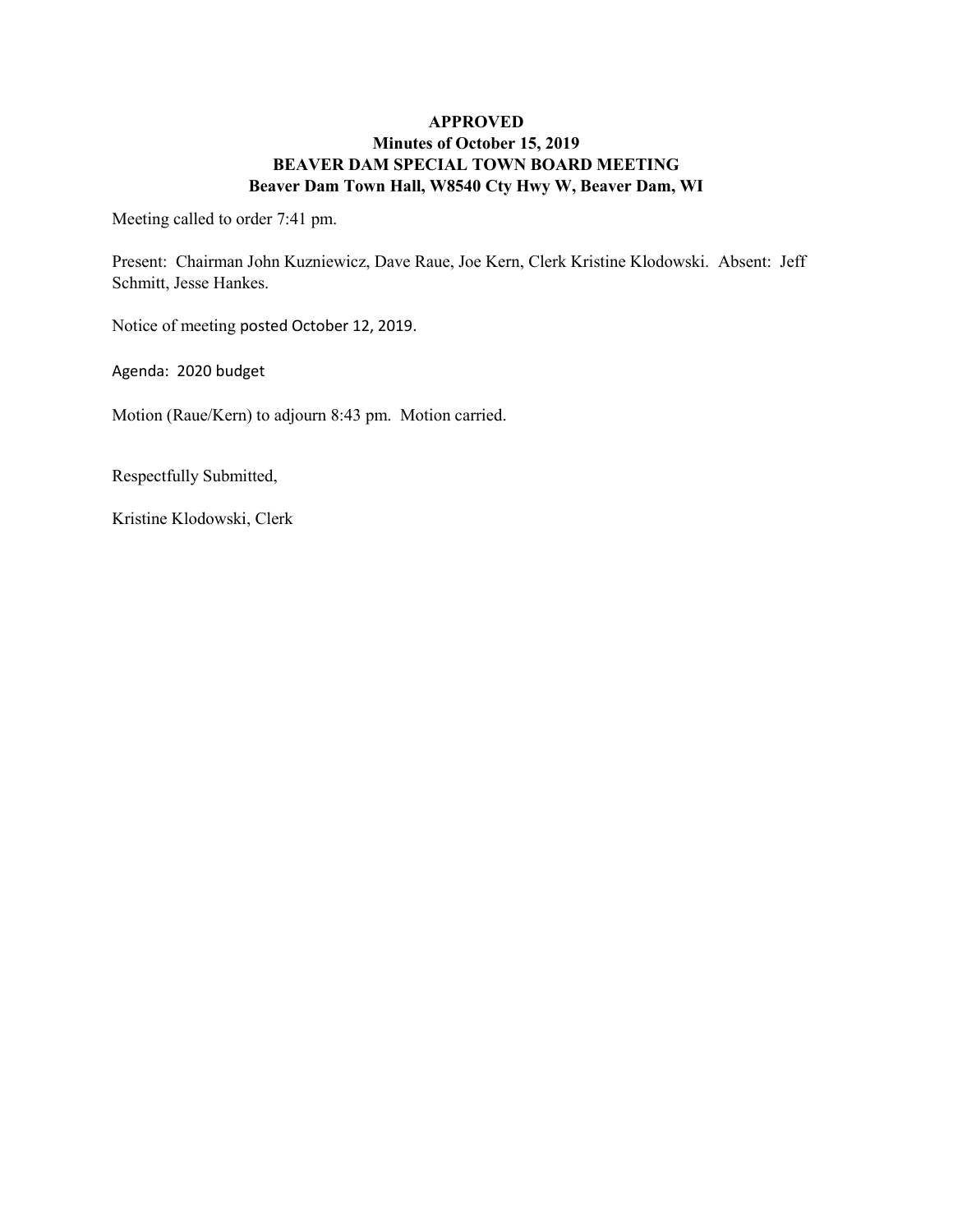# **APPROVED MINUTES of November 2nd, 2019 SPECIAL MEETING Beaver Dam Town Hall, W8540 Cty Hwy W, Beaver Dam, WI**

Meeting called to order 8:30AM.

Present: Chairman John Kuzniewicz, Joe Kern, Jeff Schmitt.

Notice of meeting posted November 1, 2019 and there was no publication due to special meeting

Discussion on proposed budget with maximum net levy of \$296,550.00.

Discussion on revenues and expenditures.

Discussion on fire and ambulance service cost, recovery options and/or adoption of user fee/call fee per Wisconsin Statue 60.545 and special assessment for special use equipment on certain properties per state statues.

Discussion on referendum for roads.

Discussion regarding potential borrowing.

Motion (Schmitt/Kern) to adopt the 2020 town budget per attached with the maximum effective town levy of 296550.00 plus the .50 mil effective with the passage of the referendum to exceed the levy limit.

Discussion regarding the State Department of Revenue interpretation of the application of the Statute relative to the referendum in April. Kern and Schmitt vote in favor. Kuzniewicz votes against. Motion fails 2/5. Item will be added to regular town board meeting agenda.

Motion (Kern/Schmitt) to adjourn 10:00AM. Motion carried.

Respectfully Submitted,

Jeff Schmitt, Secretary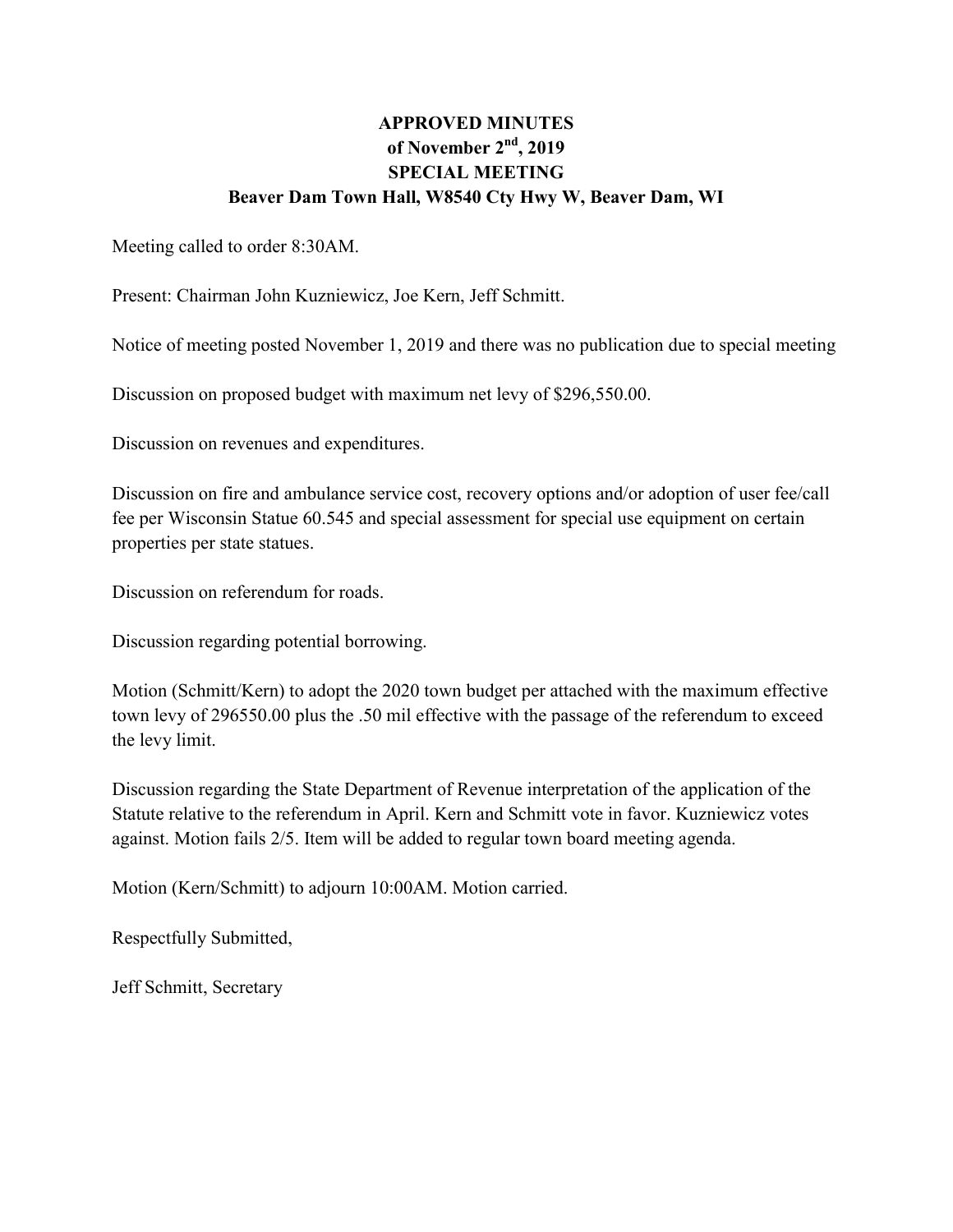#### **APPROVED**

## **Minutes of November 12, 2019 BEAVER DAM TOWN BOARD MEETING Beaver Dam Town Hall, W8540 Cty Hwy W, Beaver Dam, WI**

Meeting called to order 7:00 pm.

Pledge of Allegiance

Present: Chairman John Kuzniewicz, Jesse Hankes, Jeff Schmitt, Dave Raue, Treasurer Mercia Christian, Clerk Kristine Klodowski. Absent: Joe Kern (excused per Chairman).

Notice of meeting posted November 7, 2019, published November 9, 2019, amended notice posted November 11, 2019.

Motion (Raue/Kern) to approve agenda. Motion carried.

October 8, 2019 minutes read. Under New Business 1: note that Neuman Pools will be paying for removing ditch and replacing storm sewer. Motion (Schmitt/Raue) to approve minutes as amended. Motion carried.

October 15, 2019 minutes read. Motion (Raue/Schmitt) to approve minutes. Motion carried. October 15, 2019 minutes read. Motion (Raue/Schmitt) to approve minutes. Motion carried. November 2, 2019minutes read. Motion (Schmitt/Raue) to approve minutes. Motion carried.

### **COMMITTEE/DEPARTMENT REPORTS**

- 1. Land Use Administrator: Dan Prunuske reviewed the 5 permits issued in October.
- 2. Plan commission: Issued a new Condition Use Permit for Don Geddeis of Badger Wash Rio, LLC with a list of conditions due to prior issues.
- 3. Board of Appeals: No meeting.
- 4. Police Department: Chief Brian Drumm reviewed *Town of Beaver Dam Monthly Call Report 2019* and *Police Beat for October 2019.* Dodge County Highway Department has begun proceedings under 8604 at the intersection of Hwy S & SS for items in ROW.
- 5. Road Maintenance Department: *October 2019 Job Report* prepared by Lester Oestreich, Jr. was reviewed. Oestreich has asked the Board to begin hiring process to fill his position and Town is in need of snow plow drivers.

Motion (Raue/Schmitt) to approve committee reports. Motion carried.

**TREASURER'S REPORT:** given by Mercia Christian. Motion (Raue/Hankes) to approve. Motion carried.

### **TOWN RESIDENTS:**

# **UNFINISHED BUSINESS**:

- 1. Town roads Center Road is done with the exception of striping. Chairman asked Board for approval of having MSA do the application Motion (Hankes/Raue) authorize Chairman to enter into agreement with MSA to proceed with LRIP and 90/10 State Funding.
- 2. Wisconsin Administrative Code change commercial electrical inspections Resolution 2019-2 presented. Motion (Schmitt/Raue) to adopt resolution. Motion carried.
- 3. Code violations tabled to January.
- 4. N5923 South Crystal Lake Road driveway Previous property owner Chris Janusz had a Sight Distance Evaluation done by MSA Professional Services which was distributed to board members. Discussion. Michael Firchow, realtor, spoke on behalf of previous and current property owners. Property needs to have current fire number reassigned due to relocation of driveway. Motion (Schmitt/Raue) to move ahead with acceptance of current driveway placement and put document on file for that address. Motion carried.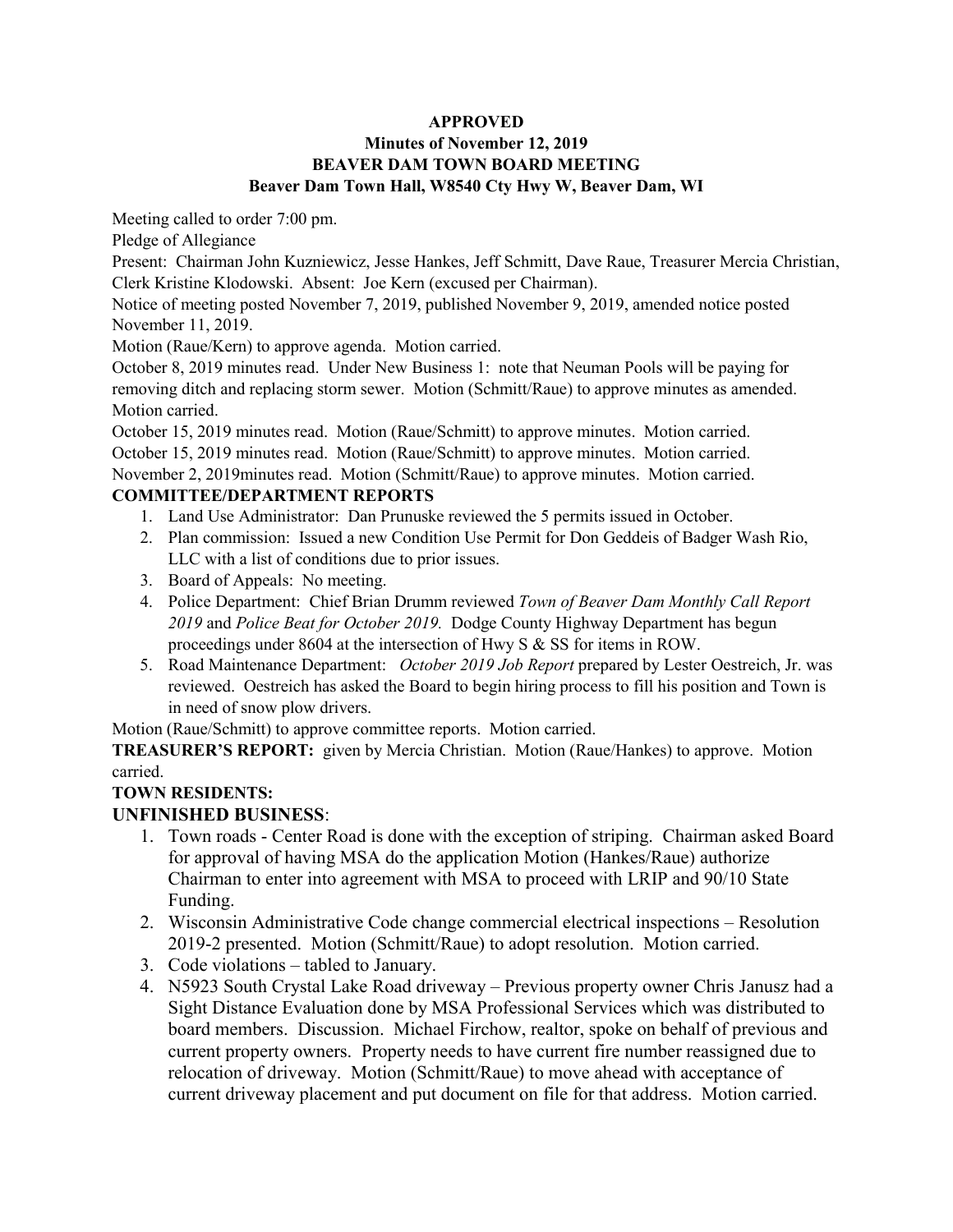- 5. Dodge County Humane Society Contract 2020 Chairman did not get in touch with Director Kensie Drinkwine. Tabled until December meeting.
- 6. 2020 Budget Chairman reviewed that 2020 budget does not include the increase in the levy limit increase per referendum per recommendation of Paul Uttech, Town Attorney. Motion (Raue/Hankes) to approve budget for presentation to voting public. Motion carried.

# **NEW BUSINESS:**

- 1. Resolution 2019-3 Rescind Woodland Drive Play Area Discussion. Clerk will draft for presentation at special meeting held on November 19, 2019.
- 2. Resolution 2019-4 to borrow money from Board of Commissioners of Public Lands tabled until budget is approved. Will be on December agenda.
- 3. Department of Revenue denial of referendum will prepare for another referendum November 2020.
- 4. 90/10 State funding for roads Chairman met with Jason of MSA. MSA agreed that Iron Road would be a good candidate for the funding application.
- 5. Driveway access N6984 N6990 Thompson Road Property owner was to eliminate entry off of Thompson Road and connect off of Patriot Way. Chairman asked LUA to send another letter telling owner to move in 30 days or Town will remove culvert. Discussion. Chief Drumm affirmed that the "no parking" signs suggested by Schmitt would be a good idea.
- 6. Town banking: Mercia reviewed options to transition banking to another financial institution. BMO is charging fees that we should not be charged the Town as a municipality. Christian made the recommendation to transfer the Town accounts to American Bank, who will also be willing to do tax collection. American Bank needs a resolution for the  $4<sup>th</sup>$  signer. Special Town Board meeting to be held immediately following the elector meeting on November 19, 2019. Motion (Raue/Hankes) to have resolution on the agenda for the November 19, 2019 meeting and to give Mercia permission to begin transferring all accounts to American Bank.

**CLERKS REPORT:** EMS Community Forum being held Wednesday, December 4, 2019 6PM-9PM at Dodge County Administration Building, discussed InterQuest offer of \$500 credit to update website with a three year hosting commitment, discussed requirements of Election Security Subgrant Program and will have more information for November 19<sup>th</sup> meeting. Operator's license applications – Laura Castillo Motion (Raue/Schmitt) to approve pending completion of background check. Motion carried.

**CORRESPONDENCE** & Information received by Chairman and/or Town Officers. Fire meeting Thursday, November 14, 2019.

**PAYMENT OF BILLS:** Total bills presented: \$52,289.67 Motion (Schmitt/Raue) to approve. Motion carried.

Motion (Raue/Schmitt) to adjourn 8:44 pm. Motion carried.

Beaver Dam Town Board Meeting Tuesday, December 10 at 7:00pm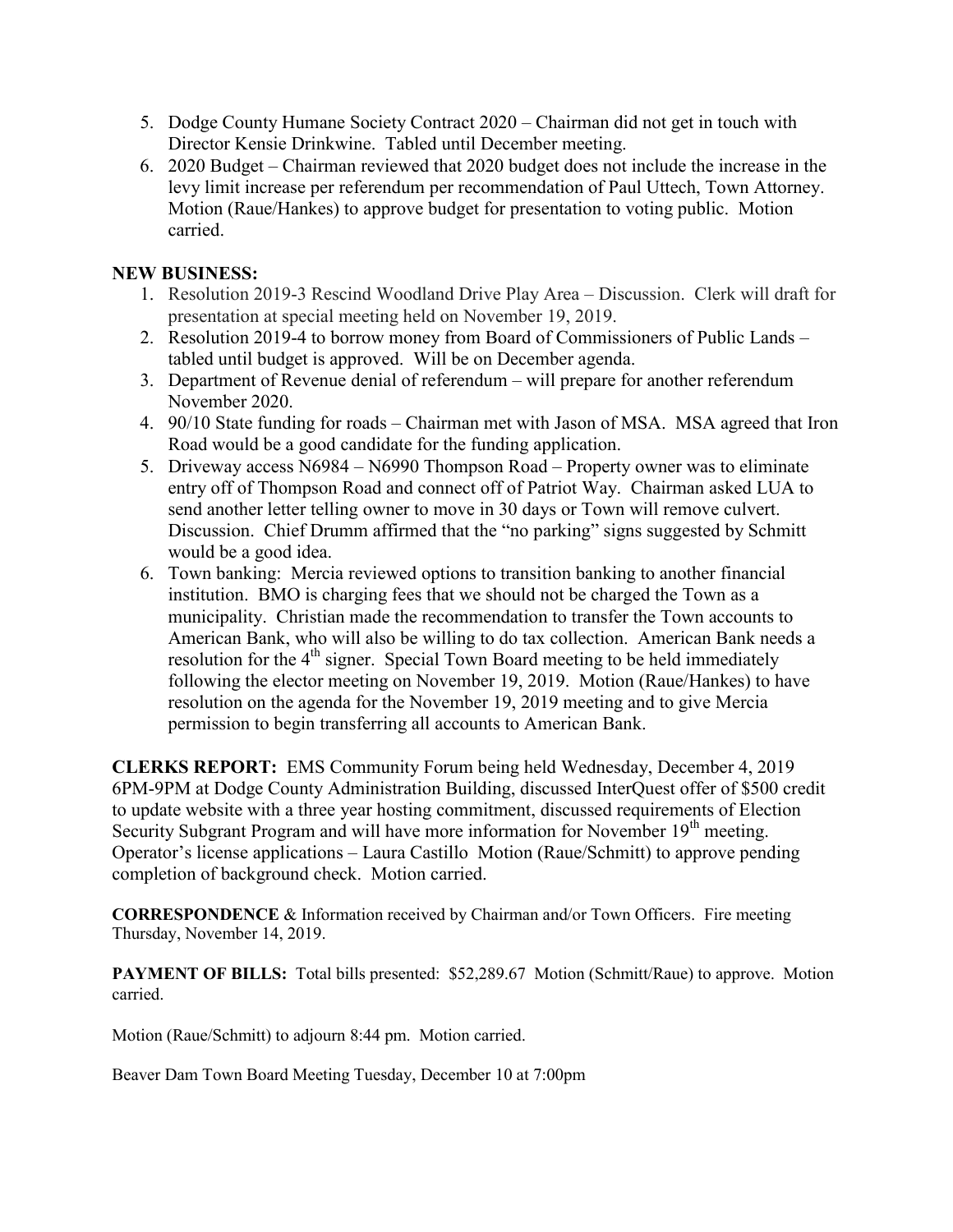Respectfully Submitted,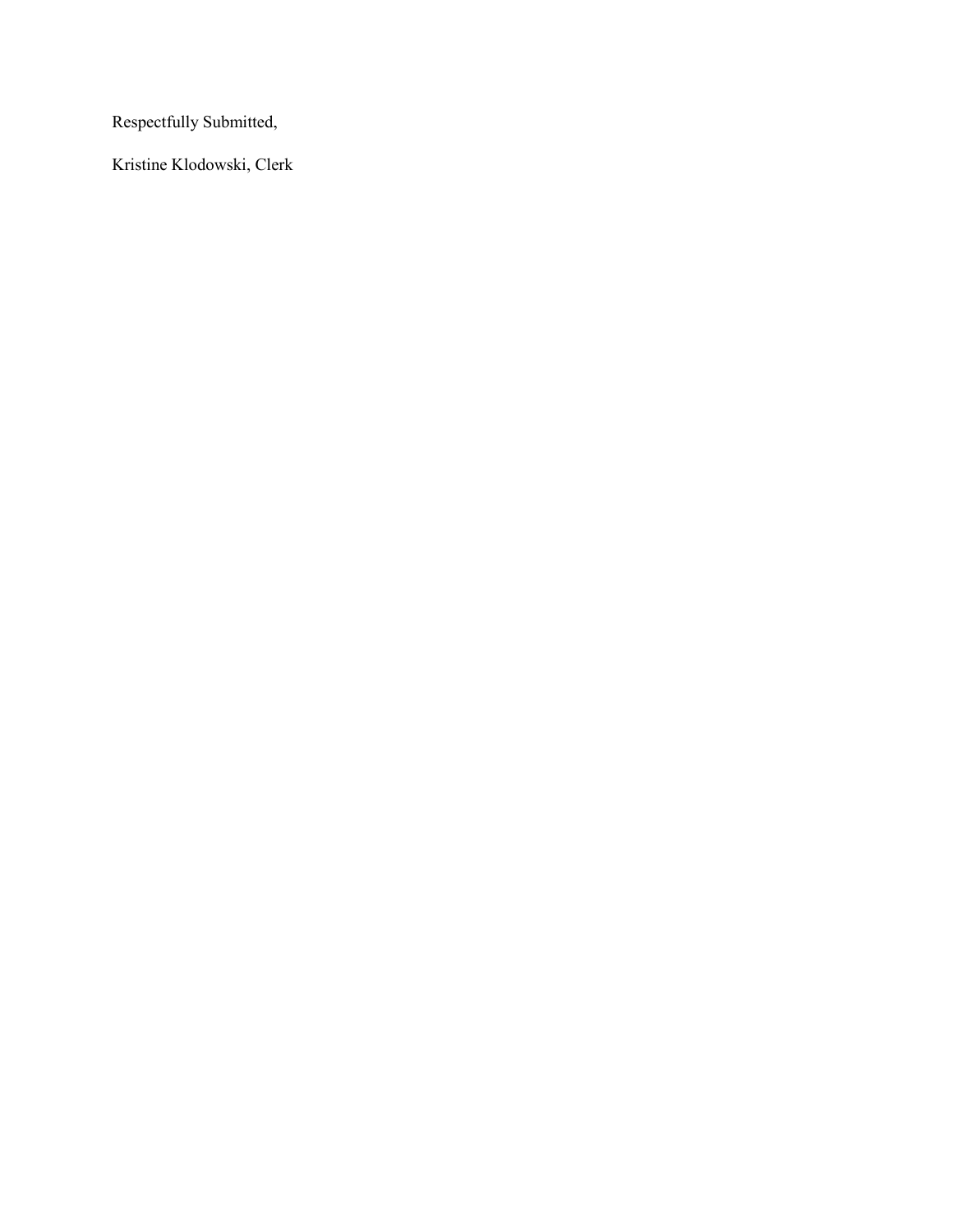### **APPROVED Minutes of November 19, 2019 BUDGET HEARING, SPECIAL TOWN ELECTOR MEETING Beaver Dam Town Hall, W8540 Cty Hwy W, Beaver Dam, WI**

Chairman Kuzniewicz called the meeting

Present: John Kuzniewicz, John Kuzniewicz, Earl Voigt, Joe Kern

Chairman opened the public hearing on the proposed 2020 budget 7:03 pm. Discussion. Chairman closed the public hearing.

Motion (Voigt/Kern) to approve the 2019 Town tax levy of \$296,550.00 to be collected in 2020. Motion carried.

Motion (Voigt/Kern) to authorize the Town Board to hire Town officers as employees of the Town at the current rate Town employees are paid. Motion carried.

Motion (Klodowski/Voigt) to adjourn. 7:12pm Motion carried.

Respectfully Submitted,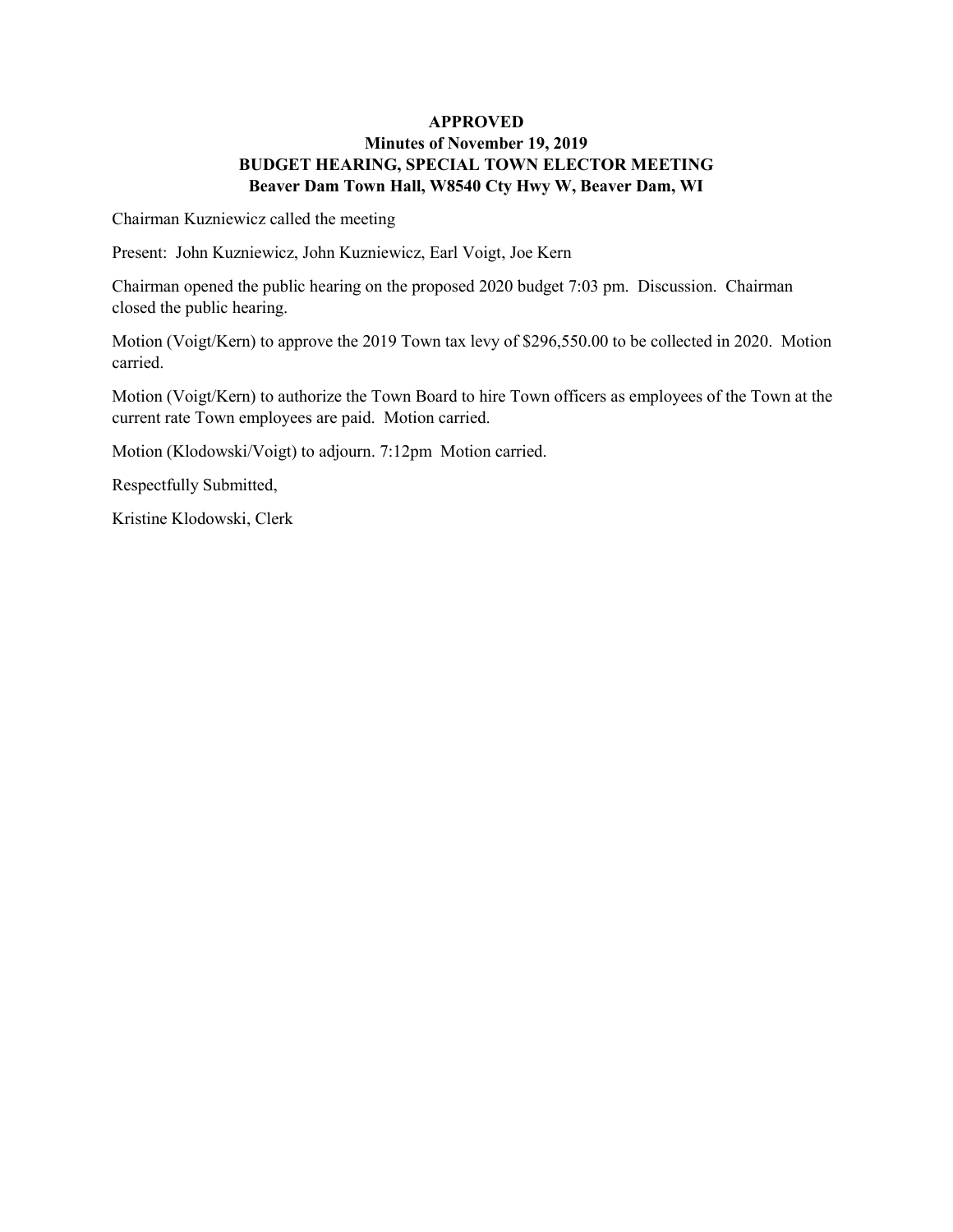### **APPROVED Minutes of November 21, 2019 BEAVER DAM SPECIAL TOWN BOARD MEETING Beaver Dam Town Hall, W8540 Cty Hwy W, Beaver Dam, WI**

Meeting called to order 7:05PM. Present: John Kuzniewicz, David Raue, Joe Kern. Absent Jeff Schmitt and Jesse Hankes.

Posted on November 20, 2019. No publication due to special meeting.

Motion (Kern/Raue) to create resolution for deposit agents and powers. 2019-4. Motion carried.

Motion (Kern/Raue) to create resolution 2019-3 to remove 2018-6 and remove play area. Motion carried.

Discussion on Center Street. Jason Lau's recommendation was read. Put on December agenda.

Motion (Raue/Kern) to adjourn at 7:13PM. Motion carried.

Respectfully submitted,

Joe Kern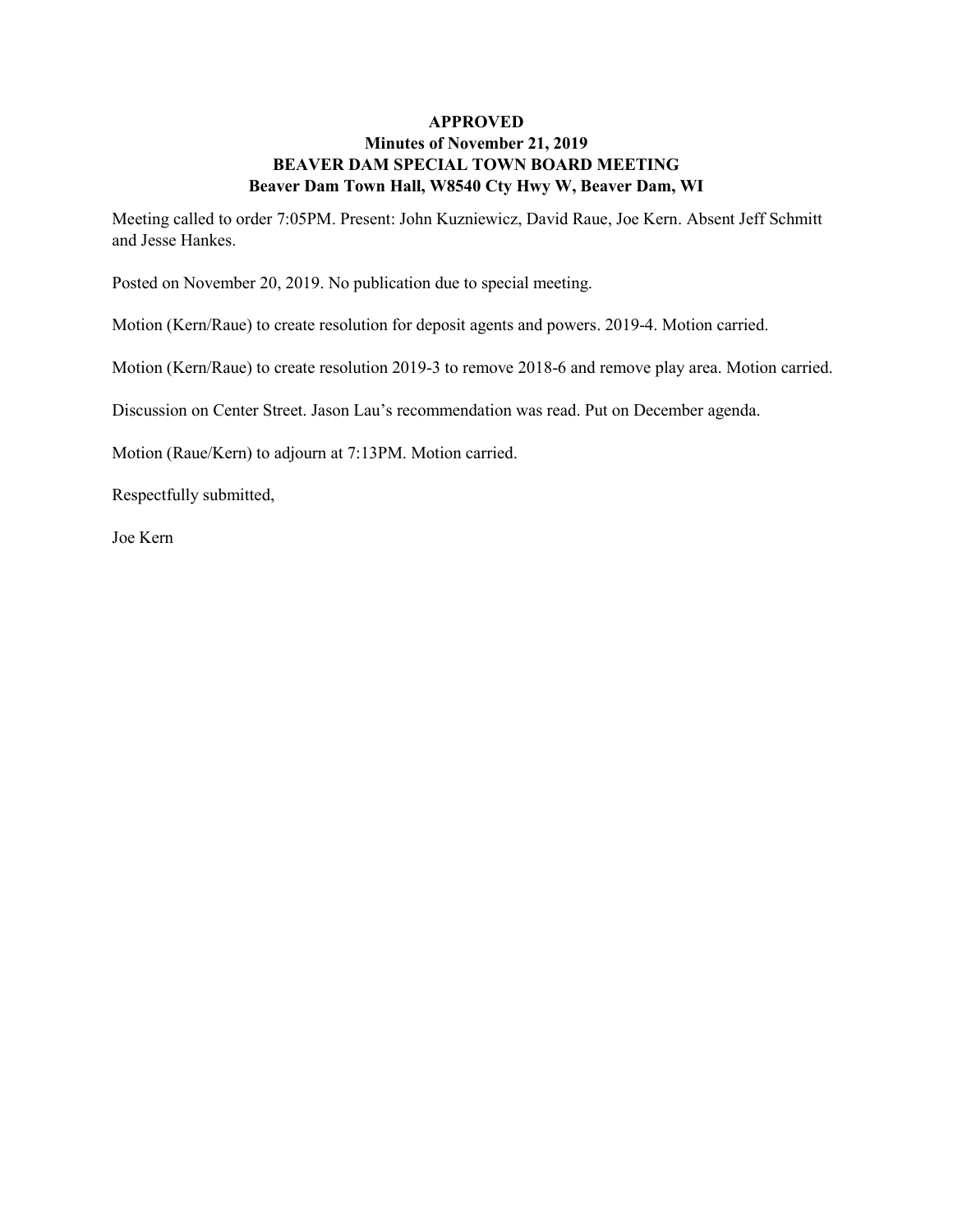### **APPROVED**

## **Minutes of December 10, 2019 BEAVER DAM TOWN BOARD MEETING Beaver Dam Town Hall, W8540 Cty Hwy W, Beaver Dam, WI**

Meeting called to order 7:04 pm

Nominate (Schmitt/Hankes) Joe Kern to chair the meeting. Motion carried.

Pledge of Allegiance

Present: Jeff Schmitt, Dave Raue, Joe Kern, Jesse Hankes, Treasurer Mercia Christian, Deputy Clerk Abby Klodowski. Absent: John Kuzniewicz

Notice of meeting posted December 4, 2019 and published December 7, 2019.

Motion (Schmitt/Raue) to approve agenda. Motion carried.

November 12, 2019 minutes read. Motion (Schmitt/Raue) to approve minutes. Motion carried. No minutes of November 19, 2019 as a quorum was not present.

November 21, 2019 minutes read. Motion (Raue/Kern) to approve minutes. Mercia Christian was present. Motion carried.

# **COMMITTEE/DEPARTMENT REPORTS**

- 1. Land Use Administrator: LUA Dan Prunuske discussed 4 permits issued in November.
- 2. Plan commission: Met and granted CUP to Josh Van Nocker to operate Banes' Auto and granted land seperation to Krenz family.
- 3. Board of Appeals: Met and approved a sign for Cenex to be located in setback from street.
- 4. Police Department: Chief Brian Drumm reviewed *Town of Beaver Dam Monthly Call Report 2019* and *Police Beat for November 2019.*
- 5. Road Maintenance Department: *November Job Report* reviewed by Lester Oestreich, Jr.

Motion (Raue/Hankes) to approve committee reports. Motion carried.

**TREASURER'S REPORT:** given by Mercia Christian. Motion (Raue/Hankes) to approve. Motion carried.

# **TOWN RESIDENTS:** None.

# **UNFINISHED BUSINESS**:

- 1. Town roads-90/10 grant has been submitted and received.
- 2. Code violations-tabled to January
- 3. Dodge County Humane Society Contract 2020-Motion (Schmitt/Hankes) to use 10 animal contract, \$1,900 plan. Motion carried.
- 4. Resolution 2019-4 to borrow money from Board of Commissioners of Public Lands. Motion (Schmitt/Raue) to have term changed to "not to exceed ten-year term". Motion carried.
- 5. Department of Revenue denial of referendum/levy limit increase. Tabled to January.
- 6. Driveway access N6984 N6990 Thompson Road. Matt Wietzke, landowner appears and would like to move their access down Thompson, further from 33 instead of using Patriot Way. Tabled to January.
- 7. Election Security Subgrant. Tabled to December 30, meeting.

# **NEW BUSINESS:**

- 1. Hiring maintenance employee Need updated job description, looking at 1.5 employees, look at pay increase. Tabled to December 30 meeting. Lester and Clerk will update job description.
- 2. Appoint Election Inspectors Motion (Schmitt/Raue) to approve. Motion carried.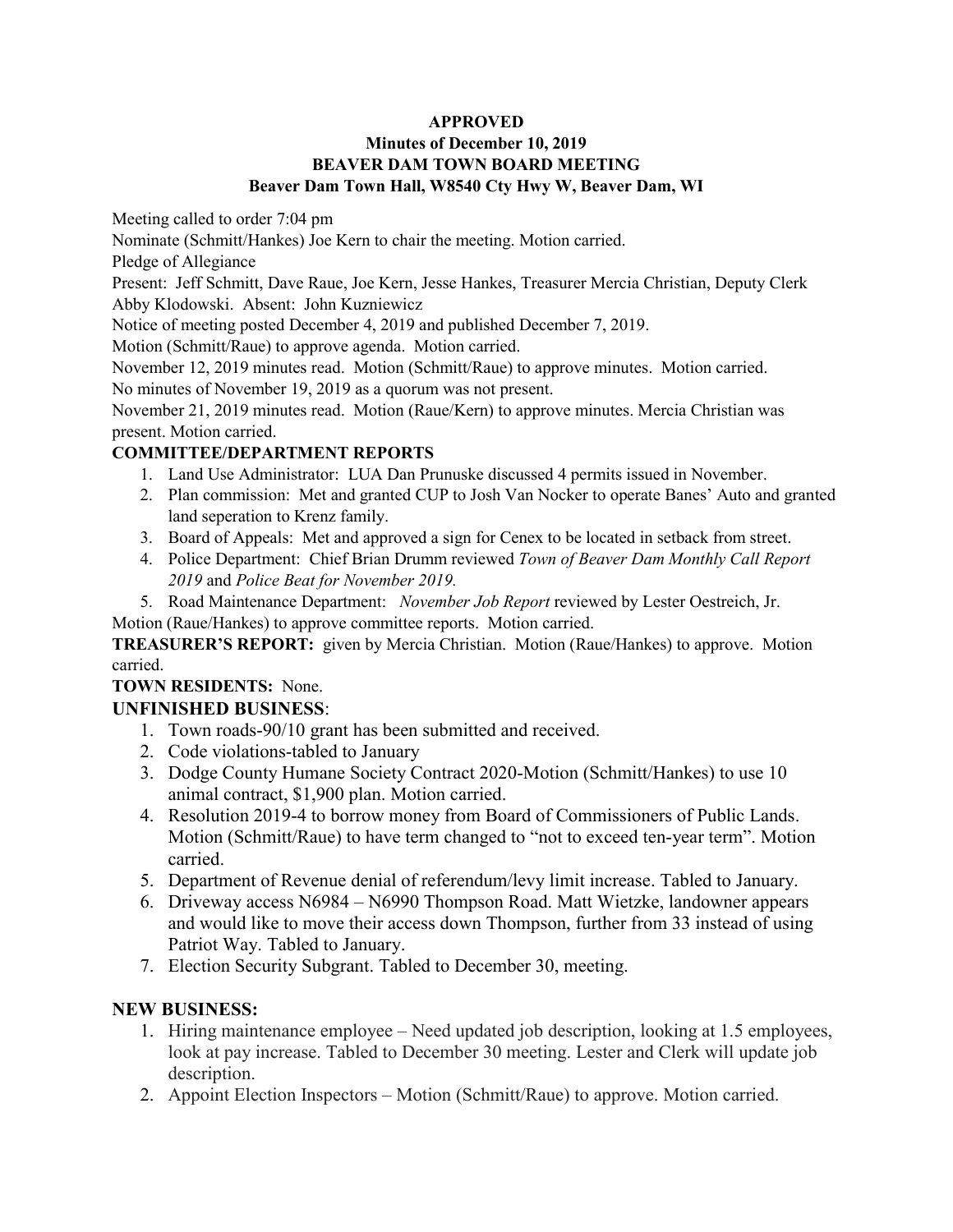3. Town Hall Software – Motion (Schmitt/Hankes) to approve purchase. Motion carried.

**CLERKS REPORT:** Operator's license applications – Javier O Gomez, Samantha L Stam, Megan L Neuman. Motion (Raue/Hankes) to approve upon successful background checks. Motion carried.

**CORRESPONDENCE** & Information received by Chairman and/or Town Officers: The board should bring up plow truck drivers wages on Dec 10th board meeting and please put it on the Dec 30th board meeting for action. The DOT sent me an email stating they have receive the Iron Road MSL Application.

PAYMENT OF BILLS: Total bills presented: \$46,93304. Motion (Schmitt/Raue) to approve. Motion carried.

Motion (Raue/Hankes) to adjourn 8:18pm. Motion carried. **Special Town Board Meeting –** Monday, December 30, 2019 7:00pm

Respectfully Submitted,

Abby Klodowski, Deputy Clerk